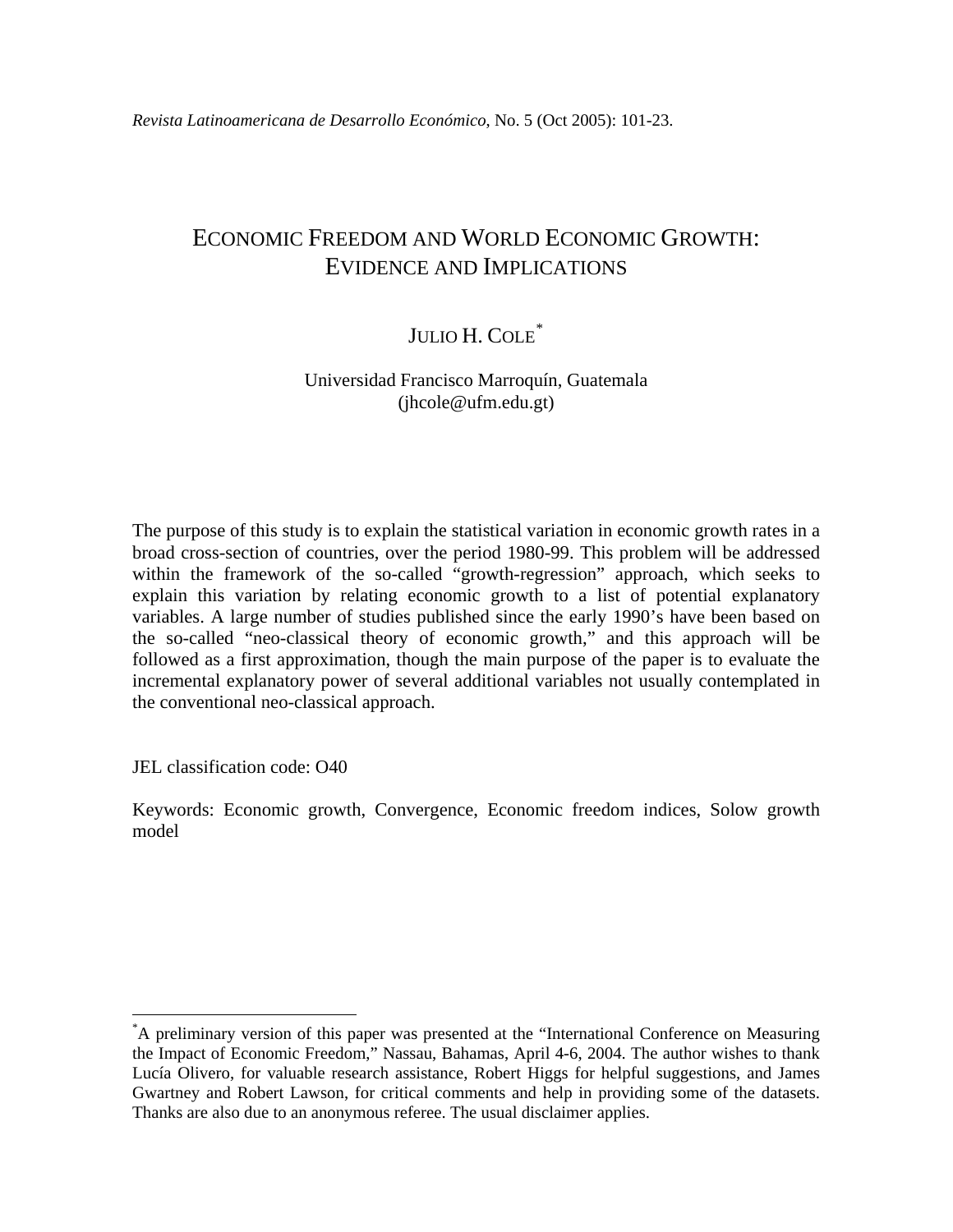#### **1. Introduction.**

Since 1986, a group of researchers associated with the Fraser Institute have focused on the definition and measurement of an internationally comparable index of economic freedom (Easton and Walker, 1992; Gwartney, Block and Lawson, 1996; Gwartney and Lawson, 2003, 2004). This work has resulted in the development of a numerical index which, in its most recent version (Gwartney and Lawson, 2002), ranks 123 countries in terms of their degree of economic freedom, as measured by a composite of 38 indicators grouped in five major categories (size of government, legal structure, monetary and banking policy, international trade, and regulation). This composite indicator is expressed as an index number which rates each country's degree of economic freedom on a scale ranging from 1 (lowest possible score) to 10 (highest possible score). Actual values of the "Economic Freedom of the World" (EFW) index in the year 2000 ranged from a high of 8.78 (Hong Kong) to a low of 3.37 (Myanmar).<sup>[1](#page-1-0)</sup>

One important finding of this work is that the degree of economic freedom, as measured by the EFW index, is highly correlated with both the level and the rate of growth of real per capita GDP (see Table 1). These comparisons, though striking, nonetheless suffer from two limitations: (1) they are simple, two-variable correlations, and (2) they are average results for groupings of countries. Thus, analyzing the results for countries grouped in quintiles essentially averages out much of the actual dispersion in the data, while ignoring the effect of other explanatory variables might bias the results due to an "omitted variables" effect. One main purpose of this paper is to evaluate the incremental explanatory power of the EFW index in the context of more general models of economic growth. The period chosen for study was 1980-99, and the growth-regressions were estimated for a broad cross-section of countries. (Data sources and definitions of variables are detailed in Appendix A.)

| <b>Countries Ranked by</b><br>EFW Index in 2000 | GDP per capita<br>2000 PPP (us\$) | Growth rate $(\%)$ , per<br>capita GDP, 1990-2000 |
|-------------------------------------------------|-----------------------------------|---------------------------------------------------|
| Bottom quintile                                 | \$2,556                           | $-0.85$                                           |
| $4th$ quintile                                  | \$4,365                           | 1.44                                              |
| $3rd$ quintile                                  | \$6,235                           | 1.13                                              |
| $2nd$ quintile                                  | \$12,390                          | 1.57                                              |
| Top quintile                                    | \$23,450                          | 2.56                                              |

Table 1. Economic Freedom, per capita Income, and Economic Growth.

Source: Gwartney and Lawson (2002), p. 20, Exhibits 5 and 8.

<u>.</u>

<span id="page-1-0"></span><sup>1</sup>See Appendix B for a full listing of the countries covered by the EFW index as of 2000.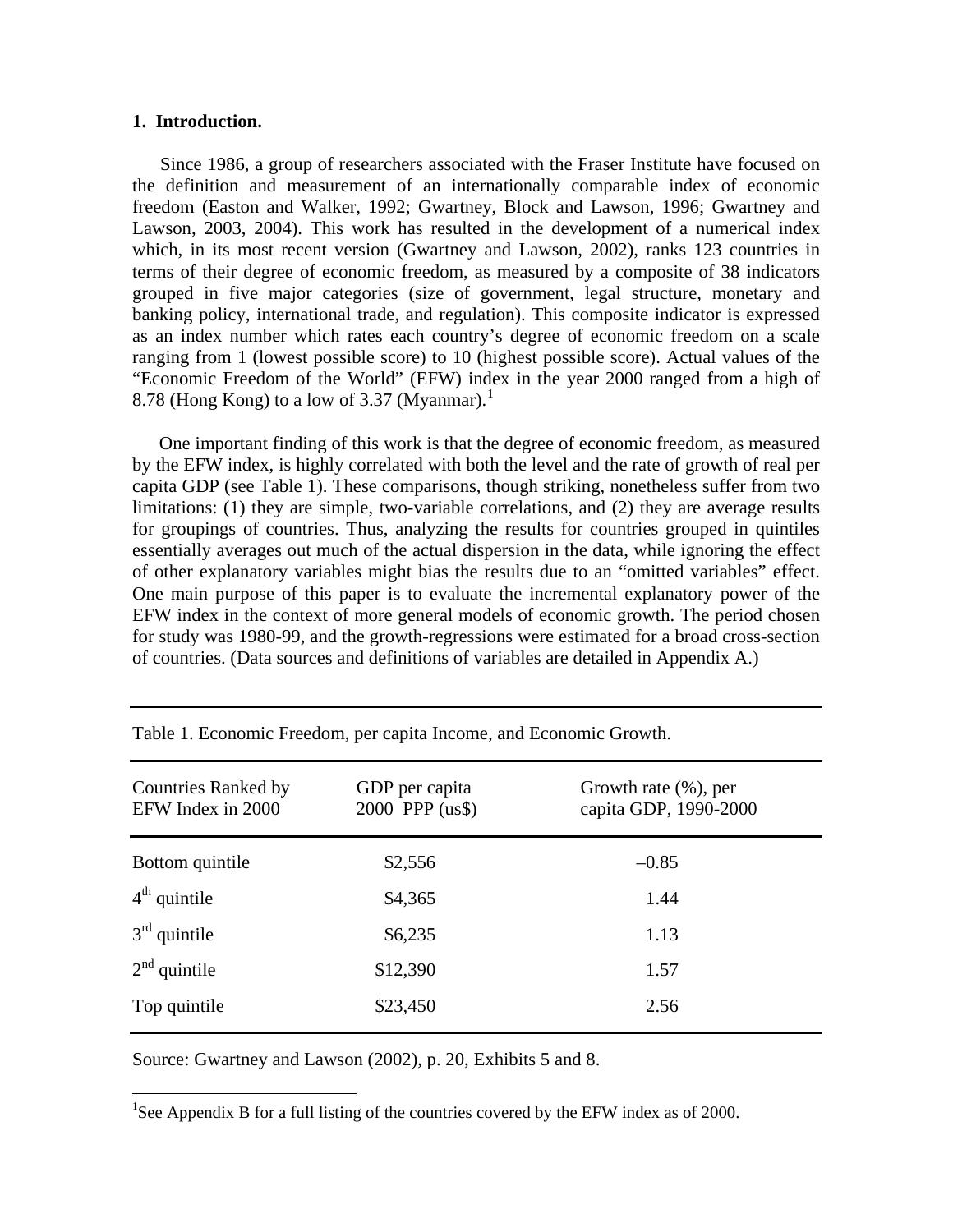#### **2. Convergence and Economic Freedom.**

At first glance, the results in Table 1 seem to contradict at least some aspects of neoclassical growth models, since the high-EFW countries are not only richer than low-EFW ones, but also grow faster, contrary to the "convergence" predictions of the standard models, which imply that high-income countries will tend to have lower rates of growth due to diminishing returns on physical capital (Solow, 1956). However, these two effects are not necessarily mutually exclusive—in principle *both* effects can hold—since, as Barro and Sala-i-Martin have pointed out, the convergence effect is actually a *ceteris paribus* prediction (Barro and Sala-i-Martin, 1992; Barro, 1994; Sala-i-Martin, 1996). What the neo-classical models predict is that, *other things equal*, countries with higher initial income will have slower growth, and vice-versa.

Therefore, a direct test of the existence of both effects would be to regress the growth rate of real per capita GDP against (1) the log of initial-year PPP-adjusted per capita GDP, (2) the EFW index, and (3) a set of additional explanatory variables, as suggested by some prior theoretical framework. The convergence effect predicts that the first variable should have a negative coefficient, and the interpretation of the regression in *ceteris paribus* terms is straightforward: other things equal, (1) if two countries have the same level of economic freedom, as measured by the EFW index, the country with the higher initial income will tend to have a lower growth rate due to the convergence effect; (2) on the other hand, if two countries start out with the same income level, the country with more economic freedom will tend to grow faster.

The usefulness of the EFW index as an explanatory variable for economic growth can be evaluated by examining its performance under different model specifications. One possibility is to include EFW in a growth-regression based on what we might call the "canonical" variables of the augmented Solow growth model: initial income, investment share in GDP, a measure of population growth, and some measure of human capital (Mankiw, Romer and Weil, 1992; Knight, Loayza and Villanueva, 1993). Another option is to include EFW in a simplified version of a model recently proposed by Gallup, Sachs and Mellinger (1999), explaining per capita income growth in terms of the convergence effect and three "geographic" variables. Estimating the effect of EFW in the context of these two different models is a quite strong test of "robustness" for this variable, since it would be hard to imagine characterizations of the growth process that differ as much as these do. If it turns out that EFW is significant in *both* regressions, then one could conclude that economic freedom is indeed a significant factor in economic growth, regardless of one's basic theoretical framework.

#### **3. Economic Freedom in a Neo-classical Growth Model.**

Regressions based on the neo-classical model are reported in Table 2 (Regressions 1 to 3). The first regression uses only the variables in the basic model:

LOGGDP80 = log of PPP-adjusted per capita GDP in 1980,

INV = investment share in GDP, average for 1980-99,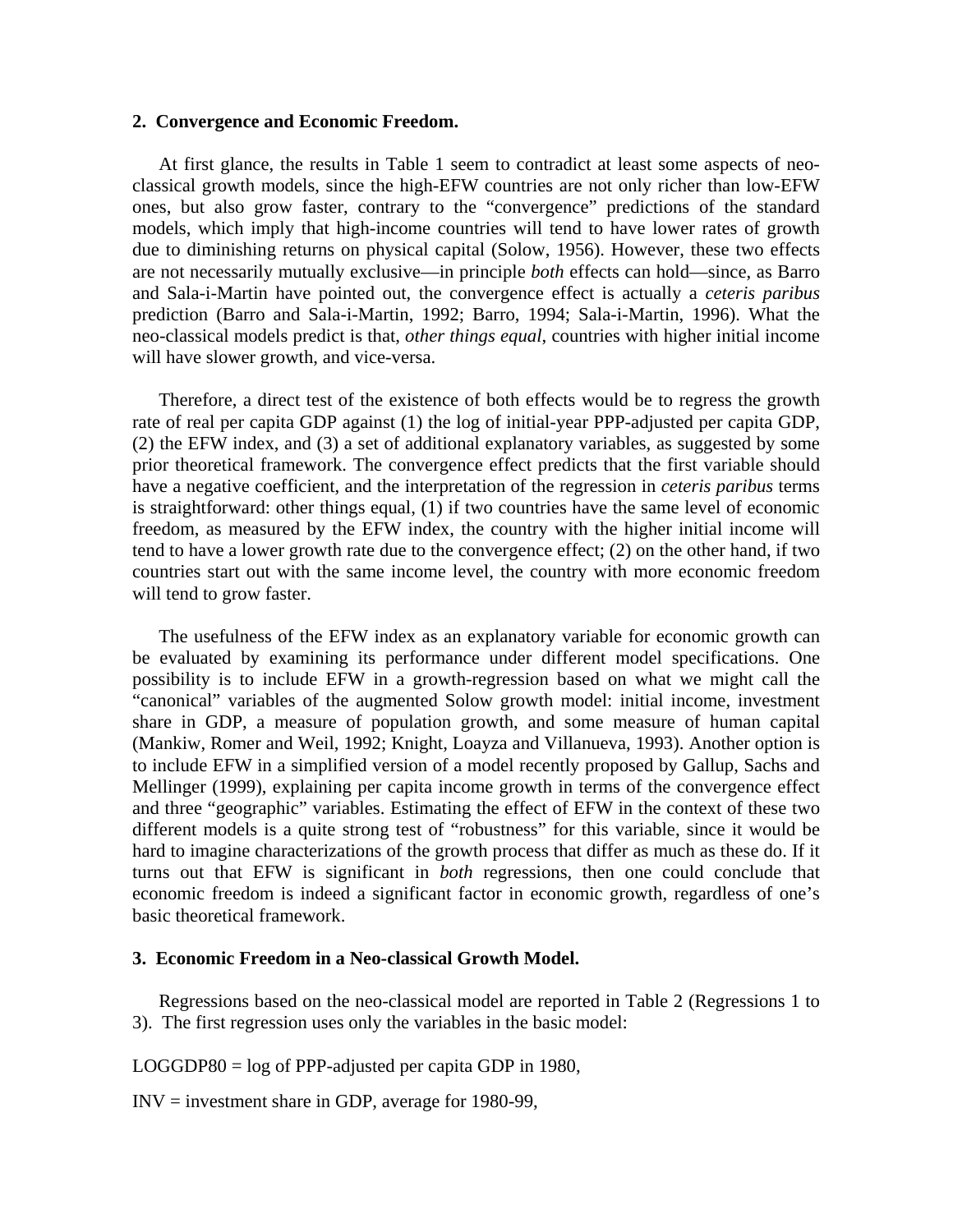FERTIL  $=$  total fertility rate, average for 1980-99, used as the measure of population  $growth<sup>2</sup>$  $growth<sup>2</sup>$  $growth<sup>2</sup>$ 

 $DSCH15$  = change in "average years of schooling for the population aged 15 and over," 1980-95 (as measured by Barro and Lee, 2001), used as the human capital variable.

This model performs rather well. These four variables explain almost 59 % of the crosscountry variation in economic growth over this period, all of the variables are significant and have the expected signs.

Regression 2 disaggregates DSCH15 into its male (DMALESCH15) and female (DFEMSCH15) components, and the results suggest that, at least in this sample period, it is the male component of the schooling variable that really counts in terms of economic growth.[3](#page-3-1) Dropping DFEMSCH15 (Regression 3) yields results for the other variables that are essentially identical to those in Regression 1.

Regression 4 adds the average EFW index for each country (measured as the average of the values for 1980, 1985, 1990, 1995). Though we lose 5 observations due to missing values, the results are still quite strong. The coefficient for EFW is positive and significant, and the explanatory power increases to 68.5 %. The coefficients for the other variables are significant and quite similar to the previous results.

Regression 5 adds DEFW = change in the EFW index from 1980 to 1995. This too has a positive and significant coefficient, and increases the explanatory power to 72.6 %. This suggests that the growth-effect of economic freedom depends not only on the absolute *level* of the EFW index during any given period, but also on the direction (and magnitude) of the *change* in the index over that period.

## **4. Geography, Economic Freedom and Growth.**

1

We can conclude, from Regressions 1 to 5, that economic freedom, as measured by the EFW index, adds significantly to the explanatory power of a neo-classical growth model.<sup>[4](#page-3-2)</sup> To test the robustness of this finding with respect to changes in model specification, we

<span id="page-3-0"></span><sup>&</sup>lt;sup>2</sup>Use of the fertility rate as the measure of population growth gives a better fit in the regressions, and its coefficient is also easier to interpret. However, none of the substantive conclusions are altered by using the population growth rate instead.

<span id="page-3-1"></span> $3$ This confirms findings of other researchers (for instance, Barro, 2001), and may be due to the fact that in most countries men still account for the larger share of the labor-force. Even with current low female labor-participation rates, however, this result does not imply that female education has no effect at all on economic growth, since, as we will see later on, there is an important indirect effect due to the impact of female education on fertility levels (see Note 10).

<span id="page-3-2"></span><sup>4</sup> Easton and Walker (1997), working with *levels* of income, and Dawson (1998), working with rates of growth, applied an earlier version of the EFW index to extend the results of Mankiw, Romer and Weil (1992). Both studies confirmed that addition of an economic freedom measure increases the explanatory power of the neo-classical model.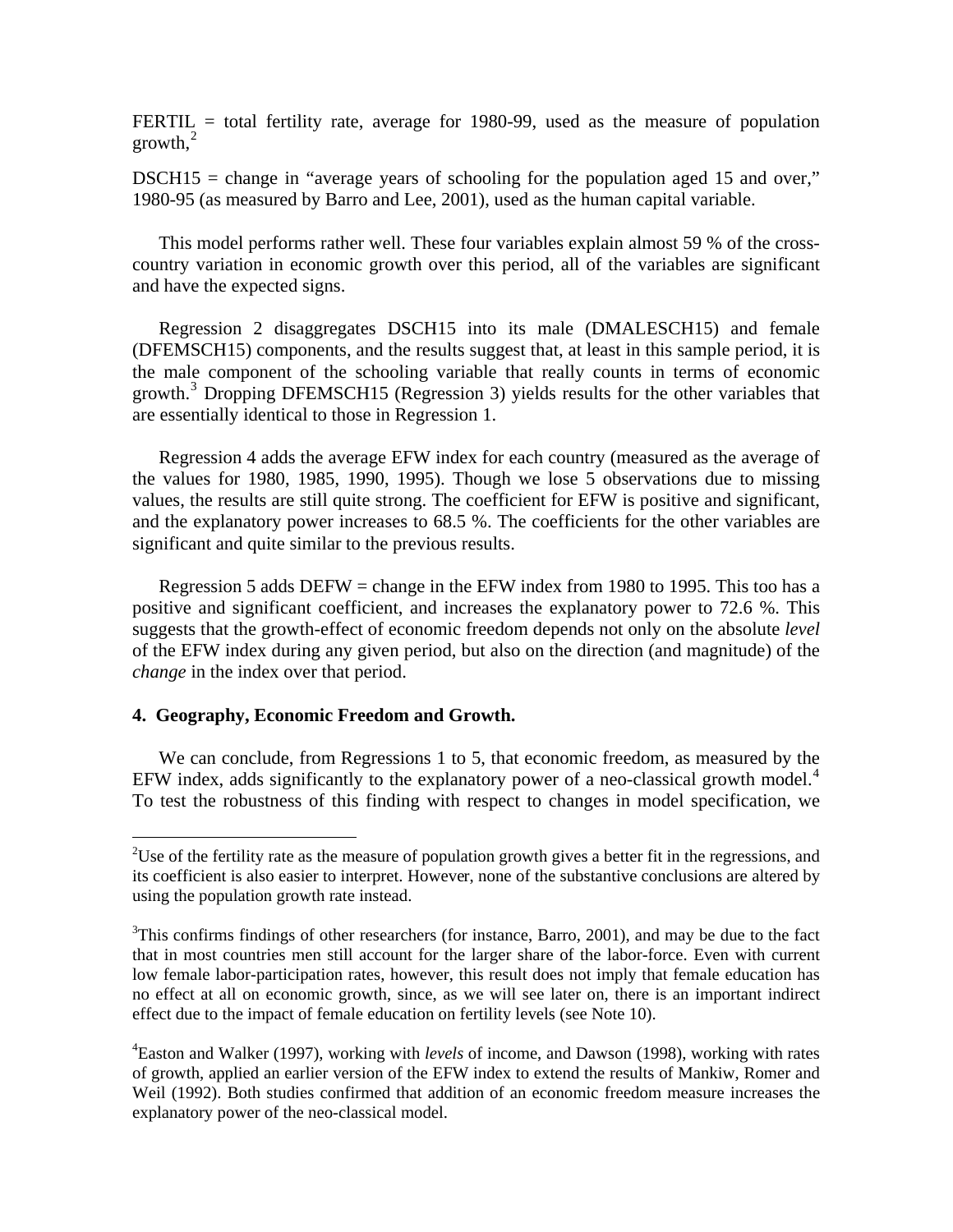will estimate the effect of economic freedom in the context of a growth-regression based on a totally different approach.

A series of studies directed by Jeffrey Sachs have focused on the relationship between geography and economic development (Gallup, Sachs and Mellinger, 1999; Sachs, 2000). The motivation for these studies is based on two empirical observations:

- (1) Countries located in tropical regions of the world tend to be poor, whereas countries in temperate zones tend to be wealthier—a comparison of GDP per capita in countries grouped according to geographic latitude illustrates this tendency quite graphically (Sachs, 2000, Fig. 2).
- (2) Countries with easy access to maritime transportation tend to be wealthier than landlocked countries. (These two tendencies are mutually reinforcing: landlocked *and* tropical countries are in double jeopardy, and tend to be the poorest of all.)

Though these studies consider a very large number of different variables, we will concentrate here on the three main location-related variables used in Gallup, Sachs and Mellinger (1999):

 $TROPICAR =$  proportion of a country's territory located in the geographic tropics,<sup>[5](#page-4-0)</sup>

POP100KM = proportion of the country's population living within 100 kilometers of the sea coast,

LOGDIST = log of minimum distance of the country to one of three core areas of the world economy (defined as New York, Rotterdam or Tokyo).

The Gallup, Sachs and Mellinger study found that these three variables explained a large share of the cross-country variation in real income *levels* in 1950, 1990 and 1995. In addition, it was found that the effect of these variables increased through time, implying a geographic effect on *rates of growth* as well.

To test for a geographic effect on growth in the 1980-99 sample period, we first estimate Regression 6, a growth-regression based on these three variables, plus initial income (to allow for a convergence effect, i.e. the tendency for growth rates to decline as income rises). Both TROPICAR and POP100KM are significant and have the expected signs, though LOGDIST is not significant. The convergence effect, though negative, as expected, is only marginally significant. Overall explanatory power for this regression is quite low (20.6 %).

Adding EFW and DEFW to this model (Regression 7) substantially increases its explanatory power (to 50.9 %). All of the variables are significant (again, except for

<span id="page-4-0"></span><sup>&</sup>lt;sup>5</sup>Tropical regions are defined as areas located between 23.5 degrees of latitude North (Tropic of Cancer) and 23.5 degrees of latitude South (Tropic of Capricorn).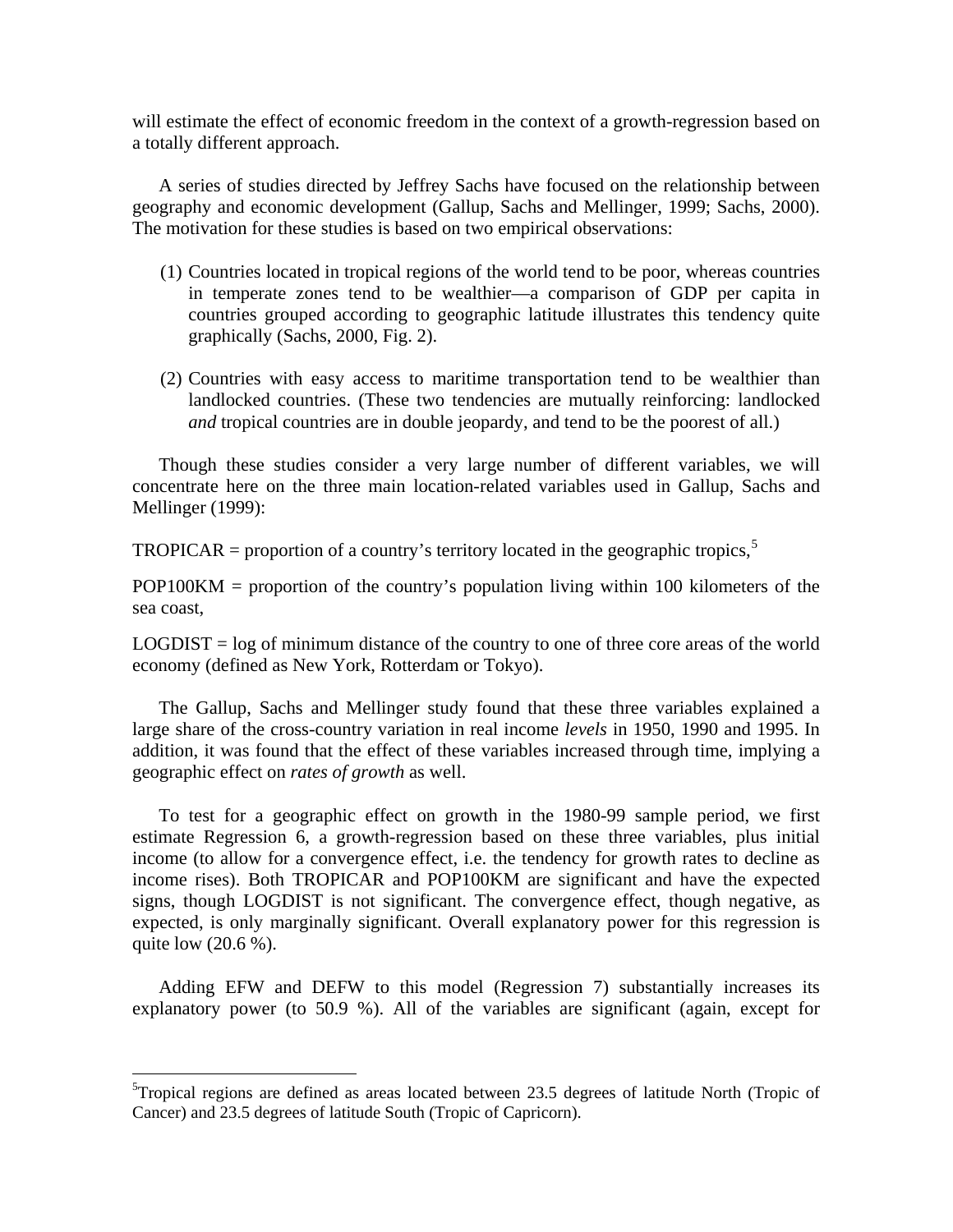LOGDIST) with the expected signs, and it is noteworthy that in this model the estimated growth-impact of economic freedom is even stronger than in the neo-classical model.

Do the geographic variables have incremental explanatory power in the context of a neo-classical model that controls for economic freedom? What would be the effect, in other words, of adding the three geographic variables to Regression 5? In this exercise (Regression 8) both POP100Km and LOGDIST are non-significant, though TROPICAR does appear to have a significantly negative effect on economic growth. Thus, there does seem to be some basis for the view that geography has an effect on economic growth, though perhaps not as strong as some initial studies seemed to imply.

#### **5. Results and Interpretation.**

1

Regression 9 summarizes the end-result of this statistical exercise: a neo-classical model, augmented by the economic freedom variables and one geographic variable (TROPICAR), statistically explains roughly 78 % of the observed variation in the reduced sample, which is quite impressive, given the nature of the dependent variable. What conclusions can be drawn from this analysis?

For one thing, the results clearly vindicate the neo-classical growth model: the variables we have used to measure the "canonical" neo-classical variables are all significant, and their signs are consistent with that model's predictions. Though not unexpected, given what we know from prior work in this field, the results are nonetheless "not uninteresting," since, though some neo-classical predictions seem quite obvious and common-sensical, others are much less so. The results for investment, for instance, conform to common intuition, even in the absence of a formal theoretical model, since it seems pretty obvious that countries that save/invest a large share of GDP should grow faster than countries that save/invest little. Likewise, we don't need a formal growth model to know that countries that invest heavily in human capital can expect to grow faster than countries that do not. On the other hand, the neo-classical predictions regarding "convergence" and the effects of demographic growth, though strong implications of the model, are much less intuitively obvious, so the fact that they do actually show up in the data serves to strengthen our confidence in the model as a representation of the fundamental processes involved in economic growth.<sup>[6](#page-5-0)</sup>

The results also suggest, however, that the neo-classical model is not the whole story, and that there is scope for extension in this basic model in at least two directions: (1) allowing for cross-country differences in the degree of economic freedom, and (2) allowing for the effect of geography. None of these factors is considered explicitly in formal neoclassical growth models, though both were found to have incremental explanatory power vis-à-vis the neo-classical variables.

<span id="page-5-0"></span><sup>&</sup>lt;sup>6</sup>In this regard, it is interesting to note that, statistically, these two effects are in fact the strongest elements in the relationship: their t-values are larger that those of any other of the variables in Regression 9. Therefore, the negative effect of these two variables would show up in any regression based on a subset of this particular list of variables, since we know from a theorem due to Leamer (1975) that dropping any regressor from a multiple regression can never reverse the sign of a nondeleted regressor if the latter's (absolute) t-value is larger than that of the deleted regressor.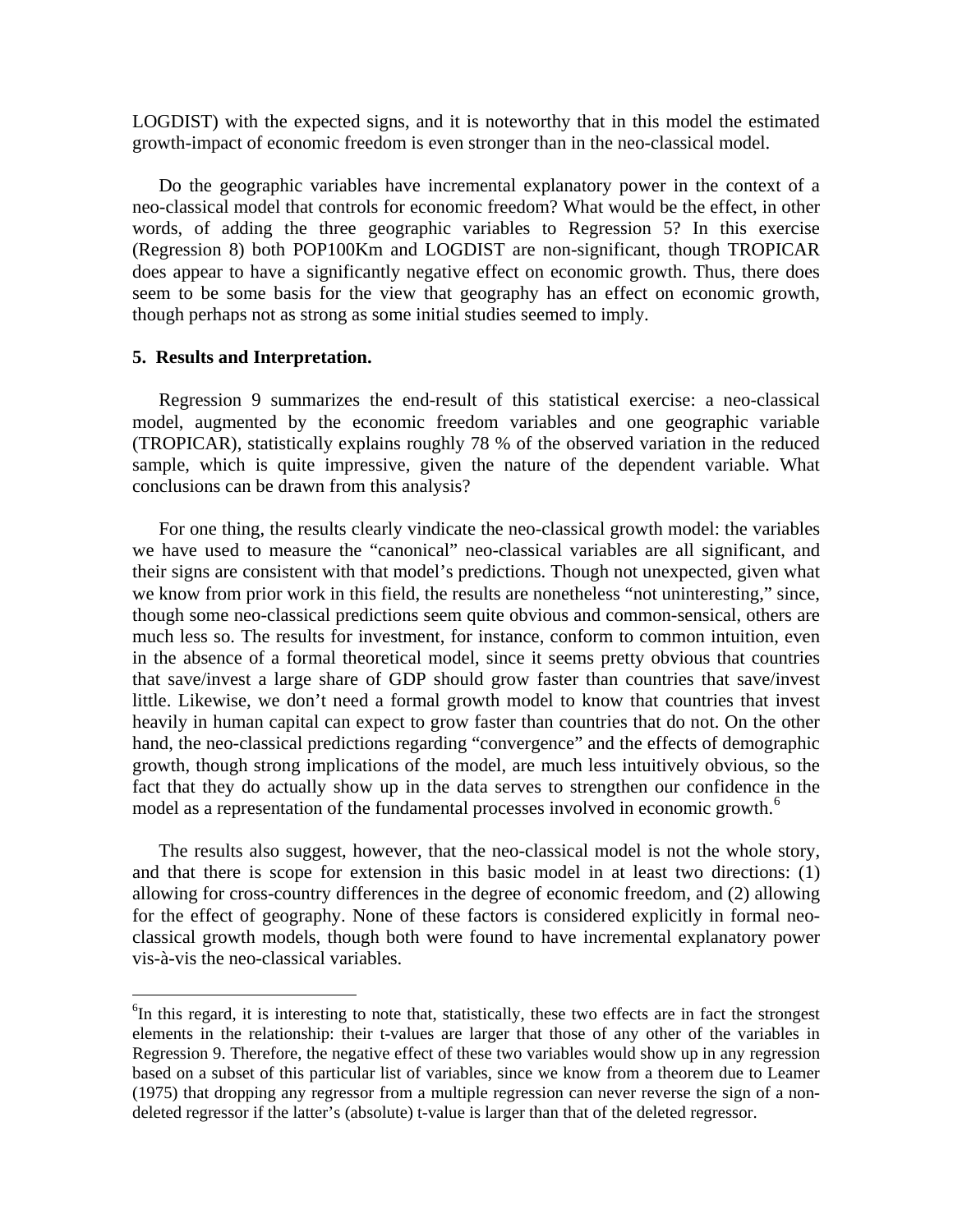Regarding the estimated regression coefficients:

(1) LOGGDP80 — The negative value for this coefficient confirms the "conditional convergence" prediction of the Solow growth model: other things equal, a country's economic growth rate will tend to decline as its income level rises. A one point increase in LOGGDP80 is associated, on average, with a decline of about 2 percentage points in the annual growth rate of per capita GDP.

(2) INV — The value for this coefficient implies that, on average, a one point increase in the investment/GDP ratio can be expected to increase the annual growth rate of per capita GDP by about 0.09 percentage points. Thus, if two countries are identical in every relevant respect, except that one country invests 20 % of its GDP whereas the other invests only 10 %, the difference in their annual growth rates will be, on average, about 0.9 percentage points.<sup>[7](#page-6-0)</sup>

(3) FERTIL — This coefficient has a negative value, confirming the neo-classical prediction regarding population growth. The fertility rate is measured in terms of children per woman, and the value of the coefficient implies that, other things equal, a unit increase (one additional child) in the average fertility rate will decrease a country's annual growth rate by about 0.9 percentage points. Quite apart from its implications in terms of the Solow growth model, this is a matter of considerable empirical interest, since the debate over the economic consequences of population growth is by no means settled. $8$  To be sure, this does not necessarily imply an endorsement of neo-Malthusian alarmism, since an overall worldwide *decline* in fertility levels has been noticeable for quite some time (Maudlin, 1981; Coale, 1983; Wilson, 2001). A continuation of this trend, given our empirical results, would actually provide some grounds for optimism regarding growth prospects in less developed countries. In any case, our results clearly support the view that high fertility levels are, other things equal, a negative factor in terms of per capita income growth. In the Solow model this negative effect arises from the fact that, for a given investment rate, higher population growth implies, in the long-run, a lower capital-labor ratio. The results confirm this theoretical prediction, but our empirical estimate probably also picks up two other fertility-related effects that are not explicitly developed in formal growth models:

a) A factor that is often ignored in income comparisons between developed and underdeveloped countries is that younger workers tend to be less productive than older ones (since they have less on-the-job experience), so average levels of productivity are affected by changes in the age-structure of the population. High-fertility countries have high birth rates, which implies that they tend to have "young" populations, and hence, lower average productivity than countries with lower birth rates. For explorations of some of these issues see Sarel (1995) and Crenshaw, Ameen and Christenson (1997).

<span id="page-6-0"></span><sup>&</sup>lt;sup>7</sup>It is tempting to interpret this as an estimate of the average incremental rate of return on physical capital (about 9 % per annum). As Barro and Lee (1994) note, however, "some assumptions about depreciation are required for this calculation" (p. 278).

<span id="page-6-1"></span> ${}^{8}$ Kelley (1988) provides a good survey of the voluminous literature on these issues.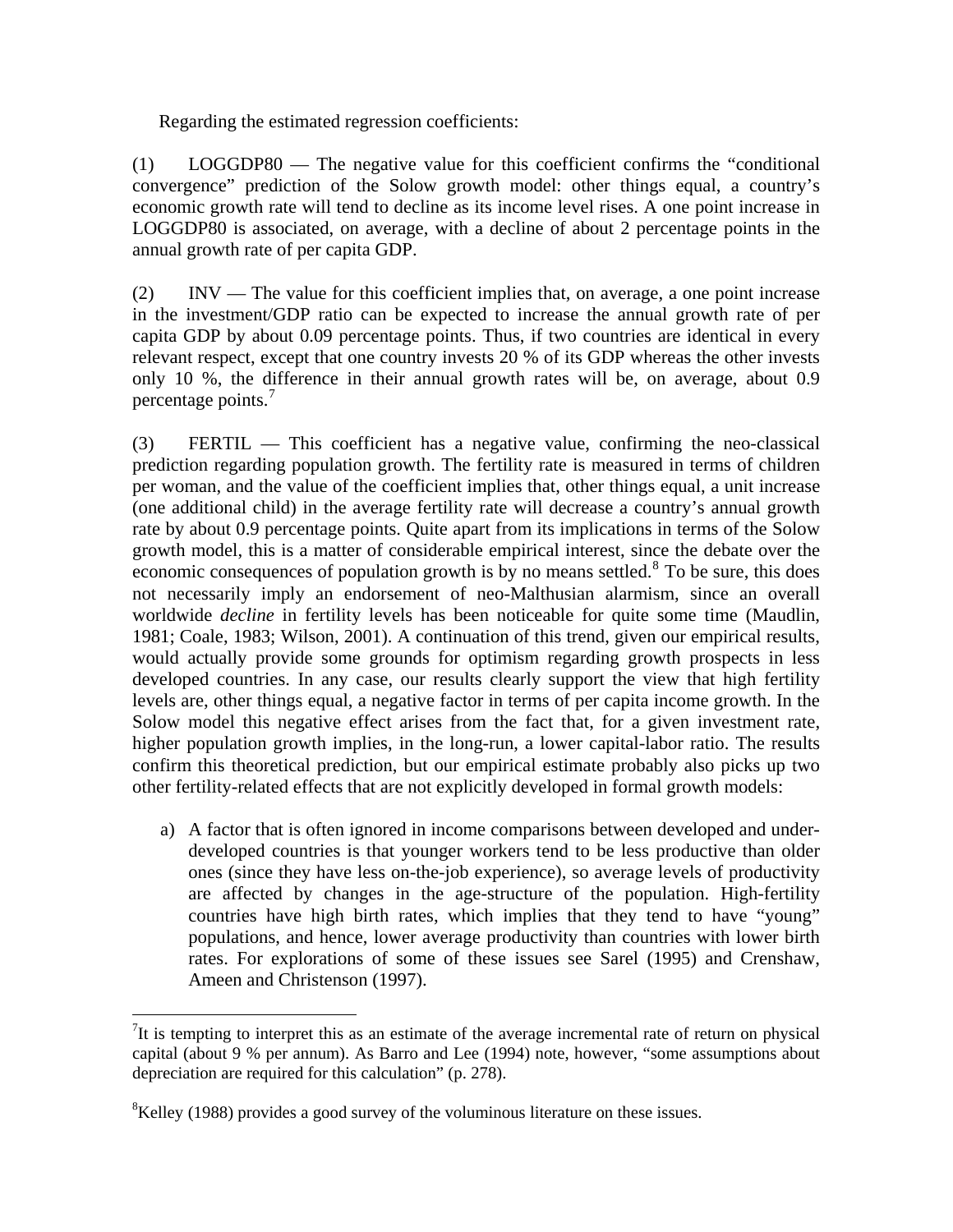b) An interesting "two-way causation" between fertility and human capital arises from the fact that children in smaller families tend to have, on average, more years of schooling. This is partly an income-effect (higher income families tend to have less children), but not entirely, since the family-size effect on schooling levels shows up even after controlling for income.<sup>[9](#page-7-0)</sup> Thus, declining fertility can be expected to boost per capita income growth through its effects on human capital.

(4) DMALESCH15 — Recall from Regression 2 that the female component of the schooling variable turned out to be non-significant, which is why all successive regressions have employed the male component only.<sup>[10](#page-7-1)</sup> We have used the *change* in average years of schooling, rather than the *level* of schooling, since this is what seems to correspond to an investment concept for human capital. (Notice that in the case of physical capital, what actually affects economic growth in the Solow model is not the *stock* of physical capital, but the rate of *investment*, which is the *change* in the capital stock. Higher *stocks* of capital, both physical and human, will of course be associated with higher income *levels*, but not necessarily with higher growth rates.) The value for this coefficient implies that each oneyear increase in the level of adult schooling over the sample period has been associated, on average, with an increase of about 0.3 percentage points in the annual growth rate of per capita GDP. This too is an interesting result, since the empirical contribution of education to economic growth has recently been questioned. $11$ 

(5) EFW and DEFW — The coefficient on EFW measures the level effect of crosscountry differences in the EFW index, and its estimated value implies that, other things equal, countries with greater economic freedom will have higher growth rates: each one point difference in the EFW index is associated, on average, with a difference of about 0.8 percentage points in the annual growth rate of per capita GDP. Moreover, it matters whether economic freedom is increasing or decreasing through time: the coefficient on DEFW implies that each one point *increase* in the EFW index over the sample period has been associated, on average, with an increase of about 0.5 percentage points in the growth rate of per capita GDP.<sup>[12](#page-7-3)</sup> The mechanism involved is probably quite complex, since the

<span id="page-7-2"></span> $11$ See, for instance, Pritchett (2001).

<span id="page-7-0"></span><sup>&</sup>lt;sup>9</sup>See Knodel, Havanon and Sittitrai (1990) for a discussion of evidence from Thailand, a country that has experienced extremely rapid fertility declines in recent decades.

<span id="page-7-1"></span> $10$ In Note 3 we pointed out that this does not imply that female schooling has no impact at all on economic growth. In fact, there is a indirect positive impact, since it is well known that female schooling has a significant effect on fertility levels—see, for instance, Jain (1981) for a general discussion, and Hirschman and Guest (1990), Castro Martín and Juárez (1995), and Ainsworth, Beegle and Nyamete (1996) for surveys of recent evidence for Southeast Asian, Latin American, and Sub-Saharan African countries, respectively.

<span id="page-7-3"></span><sup>&</sup>lt;sup>12</sup>In this regression, the change effect is *additional* to the level effect. The reason for incorporating these two effects separately is to allow for a temporal dynamic in the effects of changes in the degree of economic freedom: two countries might have the same *average* EFW index over some period, even though it is increasing in one country and decreasing in the other one. If so, one would expect the first country to have a better growth performance, and the empirical results confirm this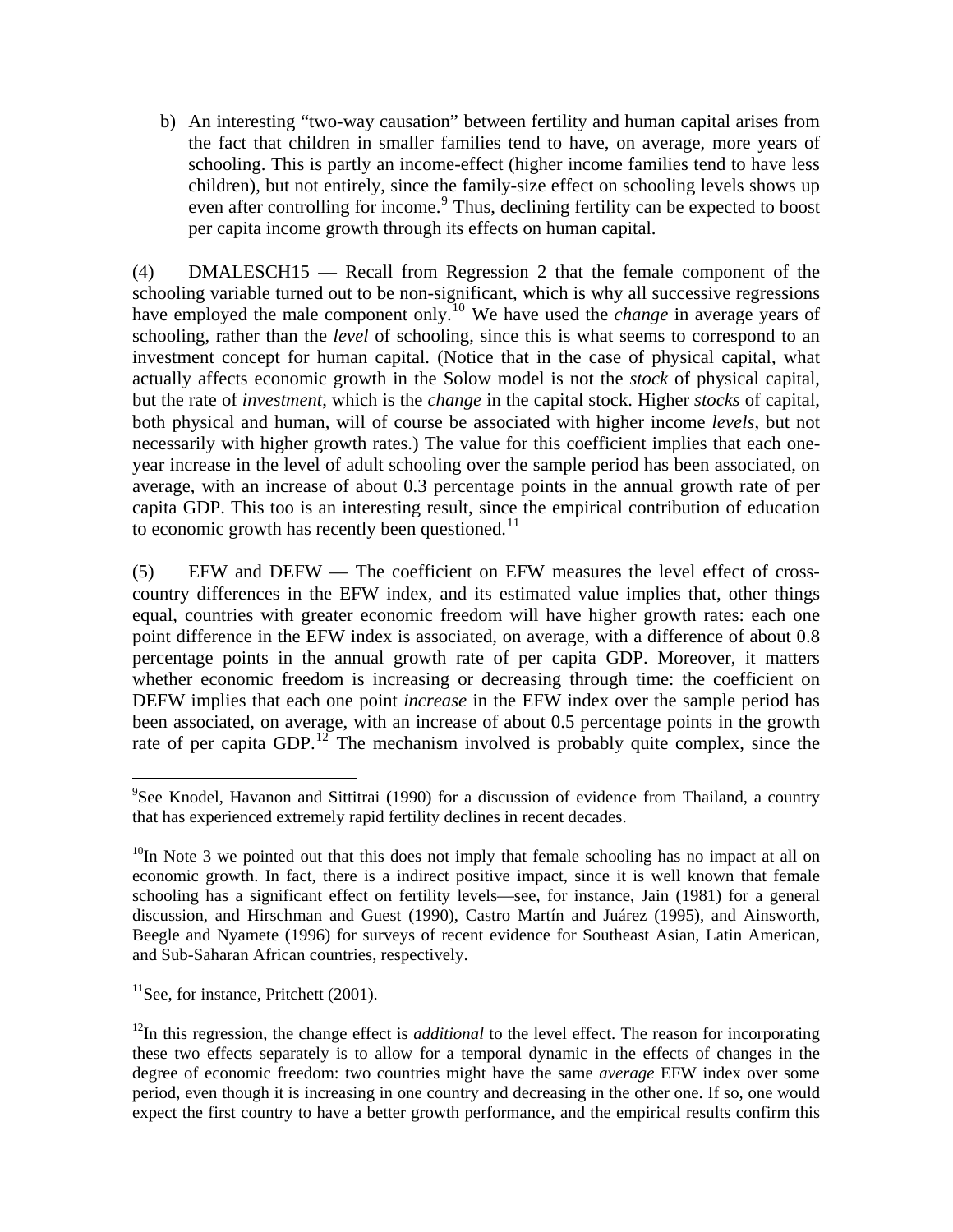EFW index is a composite of several different indicators. Many of these elements amount to measures of price distortions resulting from misguided government policies, which can be expected to affect output growth through their effects on resource allocation—inflation rates, taxes, public spending, government enterprises and state-directed investment, tariff protection and non-tariff trade barriers, price controls, labor and credit market distortions, etc.—so it is possible that one main line of causation runs through the effects of economic freedom on the overall level of efficiency. However, it is also possible that the EFW index affects growth indirectly through effects on some other explanatory variable. It certainly seems plausible to assume, for instance, that greater economic freedom provides more incentives and a better "investment climate." Therefore, it is theoretically interesting to determine whether the main growth-effect of economic freedom is through a direct "efficiency effect" on overall productivity, or through an indirect "incentive effect" on investment. (Of course, these effects are not contradictory in any way, and they might both be present.) The issue is also important empirically, since if the main effect is through the investment rate, this would pose an estimation problem for the regressions in Table 2—in fact, it would not make much sense to include *both* INV and EFW as regressors in that case. Dawson (1998) has outlined some of the statistical implications of this issue for empirical growth analysis:

*First, if institutions are the primary factor driving cross-country differences in investment, it is redundant to include both investment and an institutional measure as regressors in a cross-country [growth-regression]. One should, however, observe a strong relationship between institutions [i.e., the EFW index] and investment in this case, and the relationship between institutions and growth should strengthen, in a statistical sense, if investment is omitted as a conditioning variable. Second, if factors other than institutions also contribute to cross-country variation in investment or if the effect of institutions operates partially outside the investment channel, the inclusion of an institutions variable should attenuate the size and significance of the estimated coefficient on investment to the extent that the investment channel is operative. Elimination of investment as a conditioning variable would not be appropriate in this case, however, as important information would presumably be*  lost .... if institutions influence growth primarily through an effect on total factor *productivity, measures of both investment and institutions should be statistically significant …. In summary, if institutions operate predominantly through the investment channel, measures of freedom will have little or no explanatory power if the saving rate is already included as an explanatory variable in cross-country regressions. If institutions work primarily through a direct effect on factor productivity, however, including a measure of freedom in a growth regression can be expected to add explanatory power. If institutions work through both channels simultaneously, the inclusion of an institutions variable as a regressor should add explanatory power and reduce the estimated size and significance of investment's impact on growth* (pp. 605-06).

By these criteria, the results clearly support the hypothesis of a "productivity effect" (EFW and DEFW are significant in every regression), but do not seem to favor the "investment channel" as a main line of influence, since the coefficients for INV are pretty much the same in Regression 3 as in Regressions 5 and 9. Moreover, there does not seem to be any

intuition. Of course, the change effect is a temporary, one-time affair, which will last as long as the country's EFW index continues to increase (which presumably must reach some limit), whereas the level effect is permanent.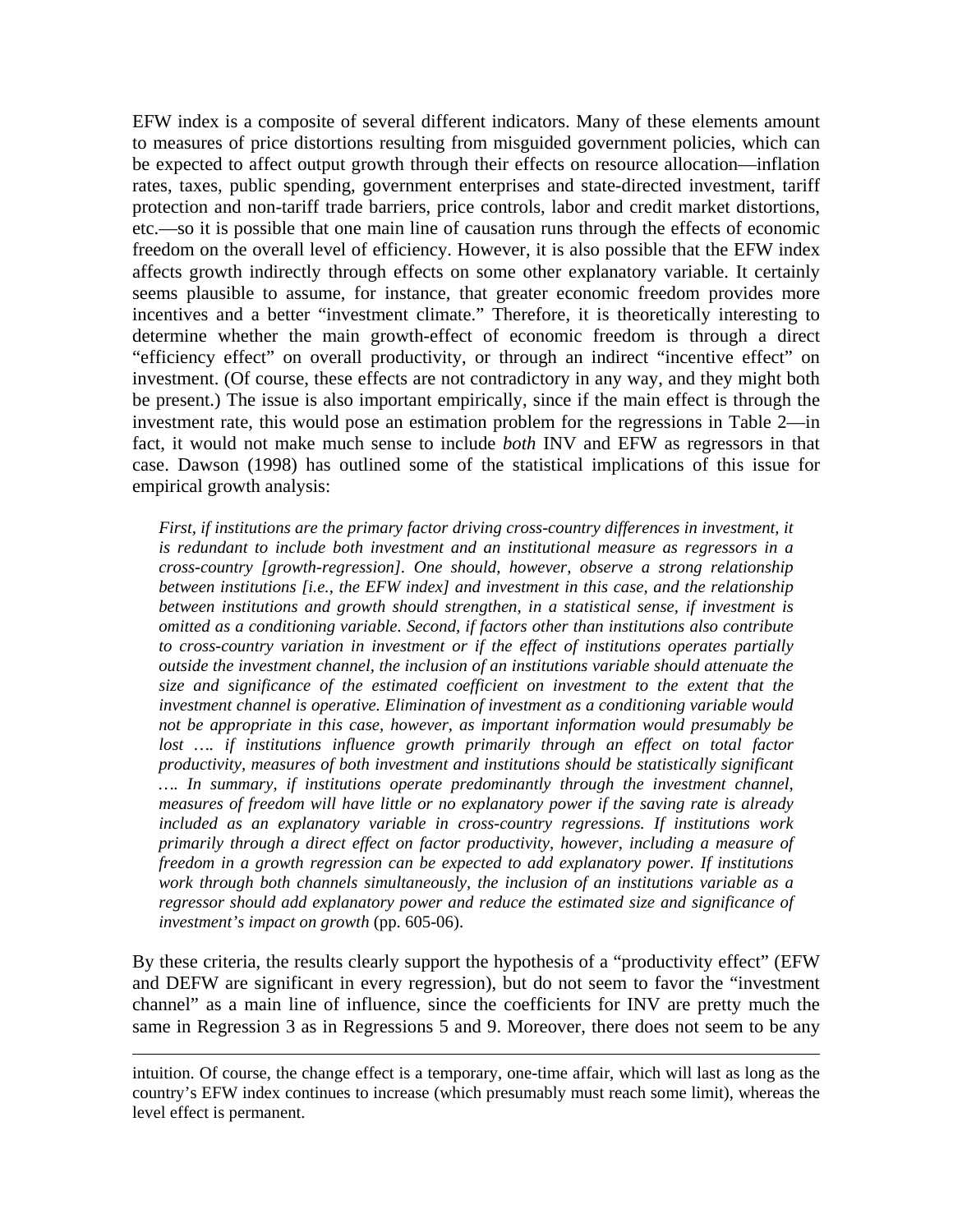strong positive relationship between the investment rate and economic freedom in the 1980- 99 sample period.<sup>[13](#page-9-0)</sup> Therefore, it seems likely that the "efficiency effect" is the main causal link between the EFW index and economic growth. Some further light on this issue is provided by Regression 10, which replaces INV with an interaction term between INV and EFW (INV\*EFW). In this regression, the effect of changes in the investment rate is now conditional on the value of EFW: each one point increase in the EFW index increases the impact of a one point increase in INV by about 0.016 percentage points. Thus, other things equal, if the investment rates in two countries differ by 10 points (say, 10 and 20 % of GDP), on average their annual growth rates would differ by about 1.6 percentage points if  $EFW = 10$  (very high economic freedom), but only by about 0.16 percentage points if  $EFW$  $= 1$  (very low economic freedom). Notice that EFW has an independent effect of its own in Regression 10, which implies that not all of its effect occurs through effects on investment productivity.[14](#page-9-1) The coefficients for the other variables are quite similar to those in Regression 9, and the explanatory power is practically the same in both regressions, so there is not much reason for preferring one over the other on purely statistical grounds, though Regression 10 seems theoretically more appealing since it allows for changes in the productivity of investment as a function of economic freedom.<sup>[15](#page-9-2)</sup> It certainly makes sense to assume that any given level of investment will have a smaller growth impact in countries with lower degrees of economic freedom.<sup>[16](#page-9-3)</sup> The "productivity of investment" effect might

 $INV = 10.79 + 1.647$  EFW + 1.246 DEFW (3.868) (3.371) (2.129)

1

adj  $R^2 = 0.120$  N = 92 White test = 6.422 (p = 0.267)

Though the estimated coefficients are both positive and significant, the explanatory power of this regression is quite low.

<span id="page-9-1"></span><sup>14</sup>The coefficient for EFW in Regression 10 is lower than in Regression 9, but these coefficients cannot be compared directly because in Regression 10 the effect of a unit change in EFW is conditional on INV, and now equals  $0.424 + 0.0157*$  INV. The mean value for INV is 21.1 % of GDP for the 80 countries in the sample for Regressions 9 and 10 (for the 106 country sample it is 21.5 %). For this value of INV, the effect of a unit change in EFW would be 0.755, which is actually quite close to the estimated coefficient for EFW in Regression 9.

<span id="page-9-2"></span><sup>15</sup>Gwartney and Lawson (2004), using a slightly different methodology, also explore this issue.

<span id="page-9-3"></span><sup>16</sup>Perhaps the most extreme case in this regard is that of the former Soviet Union, which had one of the highest investment rates in the world, but very low productivity to show for it. On the characteristics of Soviet economic growth see Ofer (1987) and Ericson (1990). In interpreting historical trends in the Soviet economy, an important caveat should also be borne in mind: we nowadays measure a country's wealth by its "Gross Domestic Product," but we tend to forget that this does not consist exclusively of consumption goods, so a high GDP growth rate does not necessarily imply an improvement in the provision of consumer goods, which is ultimately what matters for consumer welfare. The Soviet economy, for instance, had high rates of "economic growth" for several decades, but in practice the greater share of increased production consisted of capital goods, which were reinvested in the productive process, with very little improvement in

<span id="page-9-0"></span><sup>13</sup>See Figure 1. The weak relationship shows up even if INV is regressed on *both* EFW and DEFW: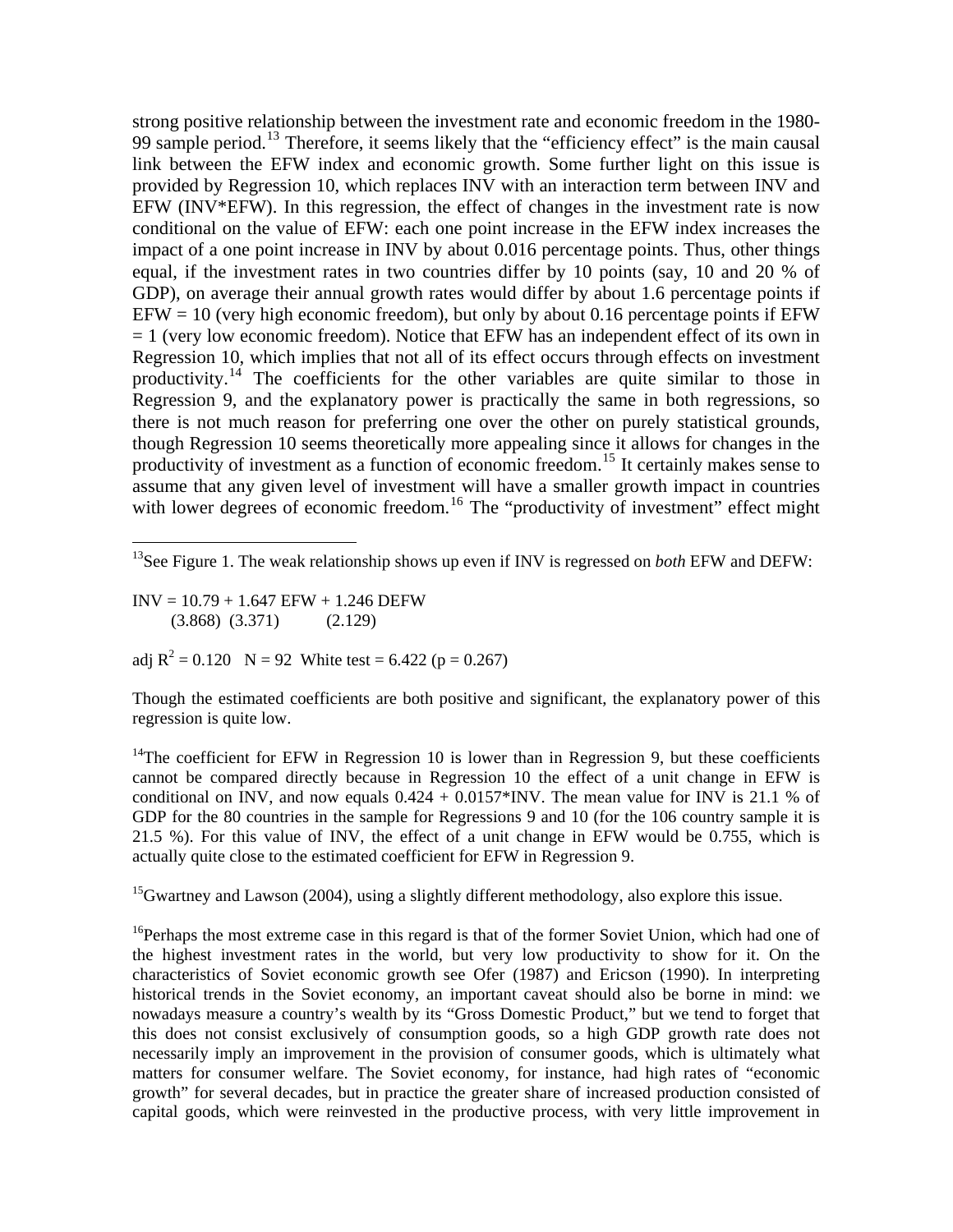even explain the low correlation between the investment rate and the level of economic freedom. There is no theoretically compelling reason to assume that higher investment productivity will necessarily lead to higher *rates* of investment. It might happen in some countries, but other countries might prefer to enjoy the benefits of economic freedom by actually investing less, and consuming more, since any given growth objective could be achieved with less investment, the higher the degree of economic freedom. Presumably, this will depend on the prevailing rates of time preference, which probably differ greatly across countries. This situation is analogous to the role of income and substitution effects in analyzing the effects on labor supply of an increase in wage rates: some countries might prefer to invest less if the productivity of investment rises, just as some people might actually work less when wages rise if preference for leisure is very high.

(6) TROPICAR — The coefficient on this variable confirms the presence of a geographic effect on growth rates during the sample period. Tropical countries do seem to have a disadvantage, even controlling for other relevant variables, and the reasons for this effect are probably due to the factors stressed in the literature on this issue (Gallup, Sachs and Mellinger, 1999; Sachs, 2000). The estimated coefficient implies that, other things equal, a tropical country will have a lower growth rate than a non-tropical country, the penalty for "tropicality" amounting to an average difference of about 1 percentage point in the annual growth rate of per capita GDP.

## **6. Conclusions.**

<u>.</u>

This study has drawn on a large body of previous theoretical and empirical work, in order to provide a framework for the analysis of growth rates in a broad cross-section of the world economy during the last two decades of the  $20<sup>th</sup>$  century. We should now recapitulate our main findings and summarize the conclusions that derive from them:

(1) Conditional convergence, as predicted by the Solow model, is present in the 1980-99 data, and seems to be a fundamental aspect of the underlying growth process. Other things equal, a country's growth rate will tend to decline as its per capita income rises, and this factor must be taken into account in any empirical growth analysis.

(2) High population growth, as measured by the fertility rate, has a negative effect on economic growth. The worldwide trend over the past few decades has been in the direction

living standards. Worse still, the high investment rate did not result in major productivity increases, so to sustain the same rate of economic growth the Soviet economy required much higher investment rates than would have been required in more efficient economies. What is not altogether clear, however, is whether we should interpret as "economic growth" an increase in the production of goods that are devoted exclusively to the maintenance of the productive system itself (losing sight of the fact that, ultimately, the *raison d' être* of the productive system is the provision of consumer goods). Western economists had long been aware of this problem—see, for instance, Nutter (1959, 1968). In any case, there is no reason why investment should be valued for its own sake, and there is nothing intrinsically valuable about a high investment rate *per se*. What ultimately matters for consumer welfare is the level of consumption, and though investment is important for economic growth, both investment and growth are desirable only to the extent that they enable higher levels of consumption.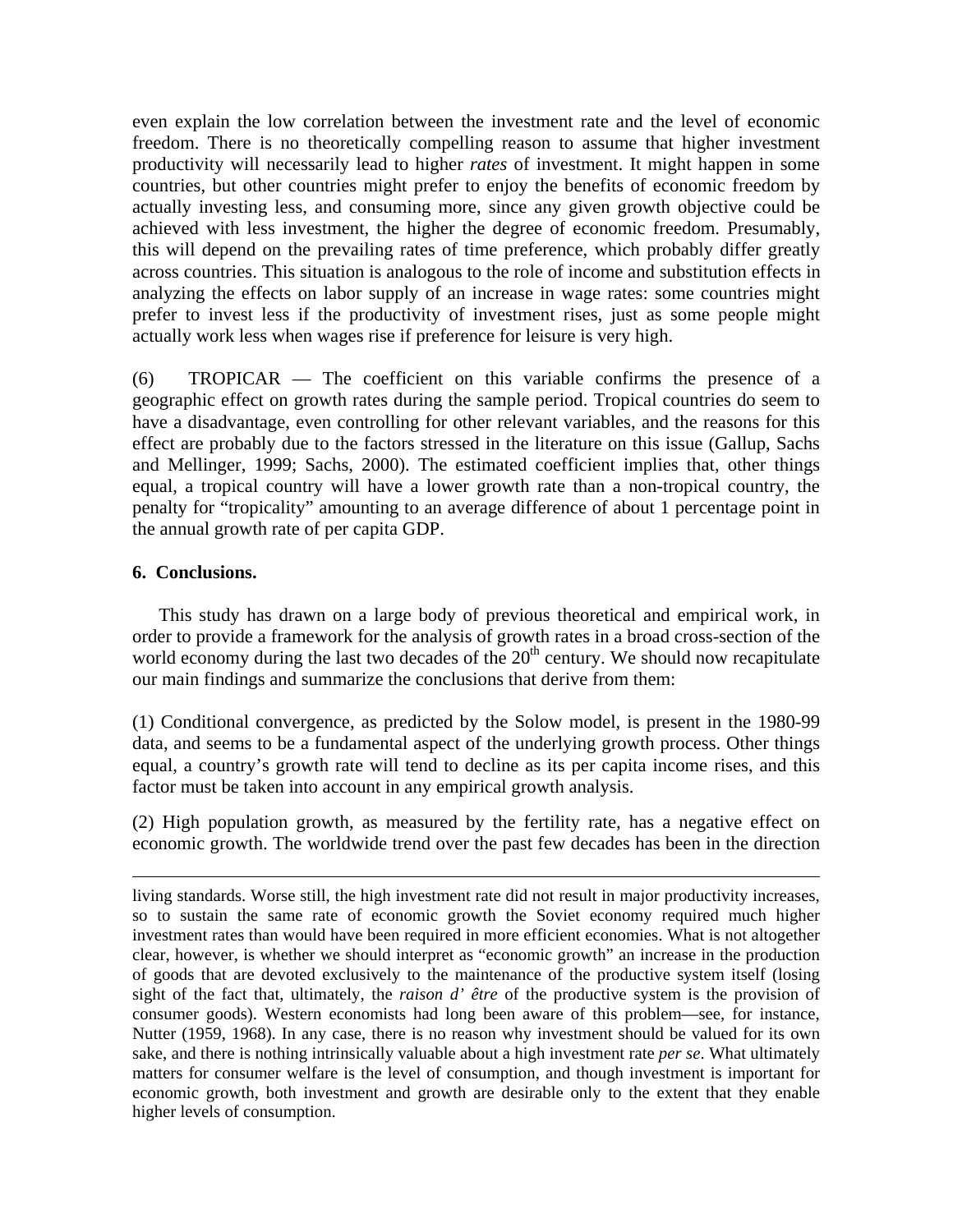of declining fertility levels, but they still remain quite high in many less developed countries. A continuation of this trend would provide some grounds for optimism regarding the prospects for growth in low-income countries. Countries that maintain persistently high population growth, however, will be at a disadvantage in terms of per capita income growth.

(3) Investment in physical capital is important, and countries that save/invest a large share of GDP will grow faster than countries that save/invest little.

(4) Human capital is also important for economic growth, and here too there is much scope for improvement. In 1995 the average level of the Barro-Lee educational attainment measure ("average years of schooling for the population aged 15 or over") was about 6 years per adult, with a median value of 5.82 years. In other words, in half of the countries surveyed, the average adult had not completed primary education. Major improvements in this area can be expected to boost per capita income growth in less developed countries in the foreseeable future, and should remain a priority for development policy planners.

(5) Perhaps the most important conclusions of this study relate to the role of economic freedom. Higher degrees of economic freedom, as measured by the EFW index, are associated with higher rates of economic growth. The main channel of influence appears to be through a direct "productivity effect," since many of the components of the EFW index amount to measures of price distortions, which can be expected to affect economic growth through their effects on efficiency in the allocation of resources. An indirect "incentive effect" via the investment rate may also be present, but the evidence is less clear on this point (though there does appear to be a strong positive relationship between economic freedom and the *productivity* of investment).

(6) Geography is a factor that should be taken into account in explaining cross-country variations in growth rates, since tropical countries are at a disadvantage in terms of economic growth. This pessimistic conclusion, however, should be tempered by a healthy dose of pragmatism: geographic location is a unalterable fact, and there is nothing that can be done about it, though much can be done in terms of the other determinants of economic growth. The penalty for "tropicality" can be overcome, for instance, by promoting policies that increase the level of economic freedom. In tropical countries, therefore, the case for economic freedom is even stronger than in non-tropical countries.<sup>[17](#page-11-0)</sup>

Finally, though these variables explain a large share of the observed cross-country variation in growth rates, a significant portion of this variation (over 20 %) remains unexplained. Some part of this, no doubt, is due to measurement error, and country-specific factors also play some role. No *general* explanatory model can ever hope to explain 100 % of the observed variation over any given period, though there are probably many other systematic factors at work which need to be explored. There is still plenty of scope for further research in this field.

<u>.</u>

<span id="page-11-0"></span> $17$ In this regard, it seems worthwhile to point out that some of the most rapidly growing economies of the past half century are located in the tropics: Singapore and Malaysia almost precisely on the equator, and Taiwan and Hong Kong on the Tropic of Cancer. Regarding the case of Taiwan, see Tsiang (1984) and Lau (1990).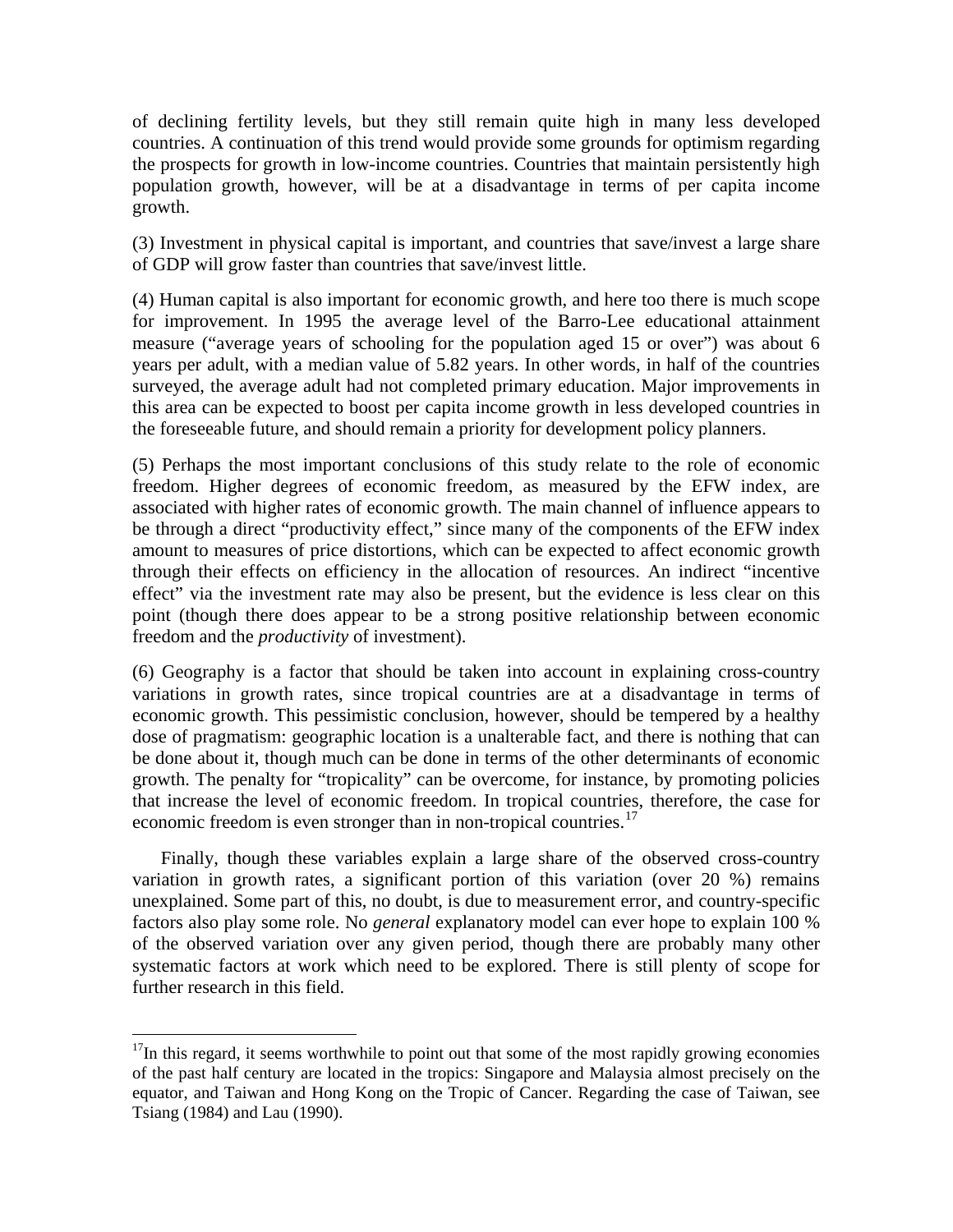Figure 1 — Investment rate vs. EFW index, 92 countries, 1980-99 (countries are listed in Appendix B)



EFW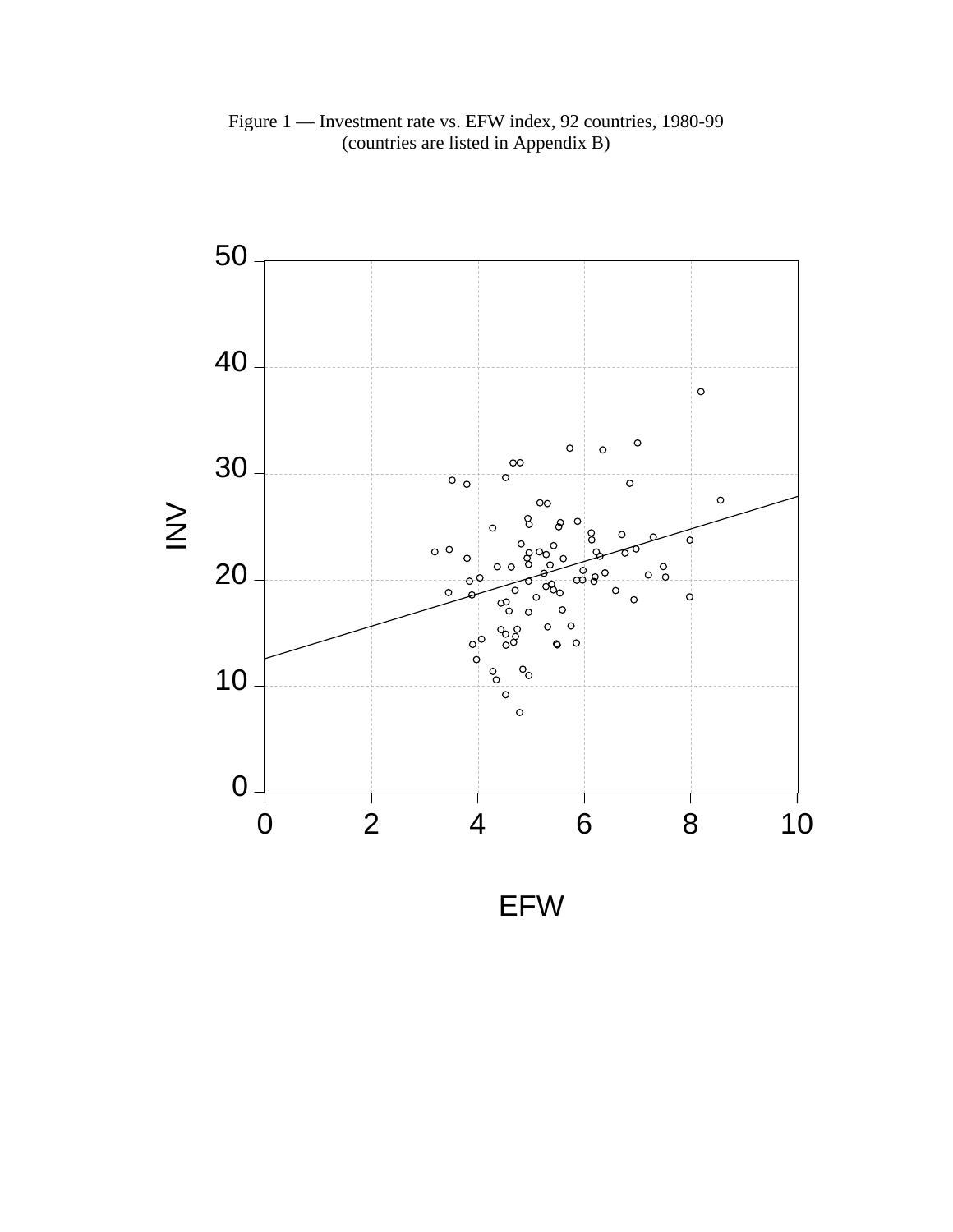| Table 2 - Determinants of Economic Growth, 1980-99: Regression Results.              |            |            |            |            |            |
|--------------------------------------------------------------------------------------|------------|------------|------------|------------|------------|
| Dependent Variable: Average annual rate of growth (%), real per capita GDP, 1980-99. |            |            |            |            |            |
| <b>Regression Number:</b>                                                            | $[1]$      | $[2]$      | $[3]$      | [4]        | $[5]$      |
| <b>Explanatory Variables:</b>                                                        |            |            |            |            |            |
| Constant                                                                             | 14.604     | 14.436     | 14.498     | 12.945     | 11.669     |
|                                                                                      | [5.559]    | [5.517]    | [5.585]    | [4.720]    | [4.996]    |
| LOGGDP80                                                                             | $-1.433$   | $-1.422$   | $-1.429$   | $-1.729$   | $-1.752$   |
|                                                                                      | $[-5.831]$ | $[-5.813]$ | $[-5.892]$ | $[-6.015]$ | $[-8.007]$ |
| <b>INV</b>                                                                           | 0.076      | 0.083      | 0.081      | 0.091      | 0.084      |
|                                                                                      | [3.035]    | [3.271]    | [3.309]    | [2.898]    | [3.288]    |
| <b>FERTIL</b>                                                                        | $-1.203$   | $-1.204$   | $-1.205$   | $-1.093$   | $-1.002$   |
|                                                                                      | $[-7.859]$ | $[-7.905]$ | [-7.957]   | [-6.971]   | $[-7.251]$ |
| DSCH <sub>15</sub>                                                                   | 0.531      |            |            |            |            |
|                                                                                      | [2.868]    |            |            |            |            |
| DMALESCH15                                                                           |            | 0.590      | 0.527      | 0.551      | 0.521      |
|                                                                                      |            | [2.324]    | [3.193]    | [2.963]    | [3.649]    |
| DFEMSCH15                                                                            |            | $-0.090$   |            |            |            |
|                                                                                      |            | $[-0.328]$ |            |            |            |
| <b>EFW</b>                                                                           |            |            |            | 0.599      | 0.761      |
|                                                                                      |            |            |            | [3.479]    | [5.490]    |
| <b>DEFW</b>                                                                          |            |            |            |            | 0.461      |
|                                                                                      |            |            |            |            | [3.616]    |
|                                                                                      | 0.587      | 0.591      | 0.596      | 0.685      | 0.726      |
| Adjusted R-squared                                                                   |            |            |            |            |            |
| <b>NI</b>                                                                            | nn.        | nη         | nn.        | OE.        | OE.        |

| Adjusted R-squared      | 0.587 | 0.591  | 0.596 | 0.685  | 0.726  |
|-------------------------|-------|--------|-------|--------|--------|
| N                       | 90    | 90     | 90    | 85     | 85     |
|                         |       |        |       |        |        |
| White test (chi-square) | 5.030 | 29.622 | 9.317 | 35.940 | 38.830 |
| d.f. for White test     | 14    | 20     | 14    | 20     | 27     |
| prob-value              | 0.985 | 0.076  | 0.810 | 0.016  | 0.066  |

(cont.)

┑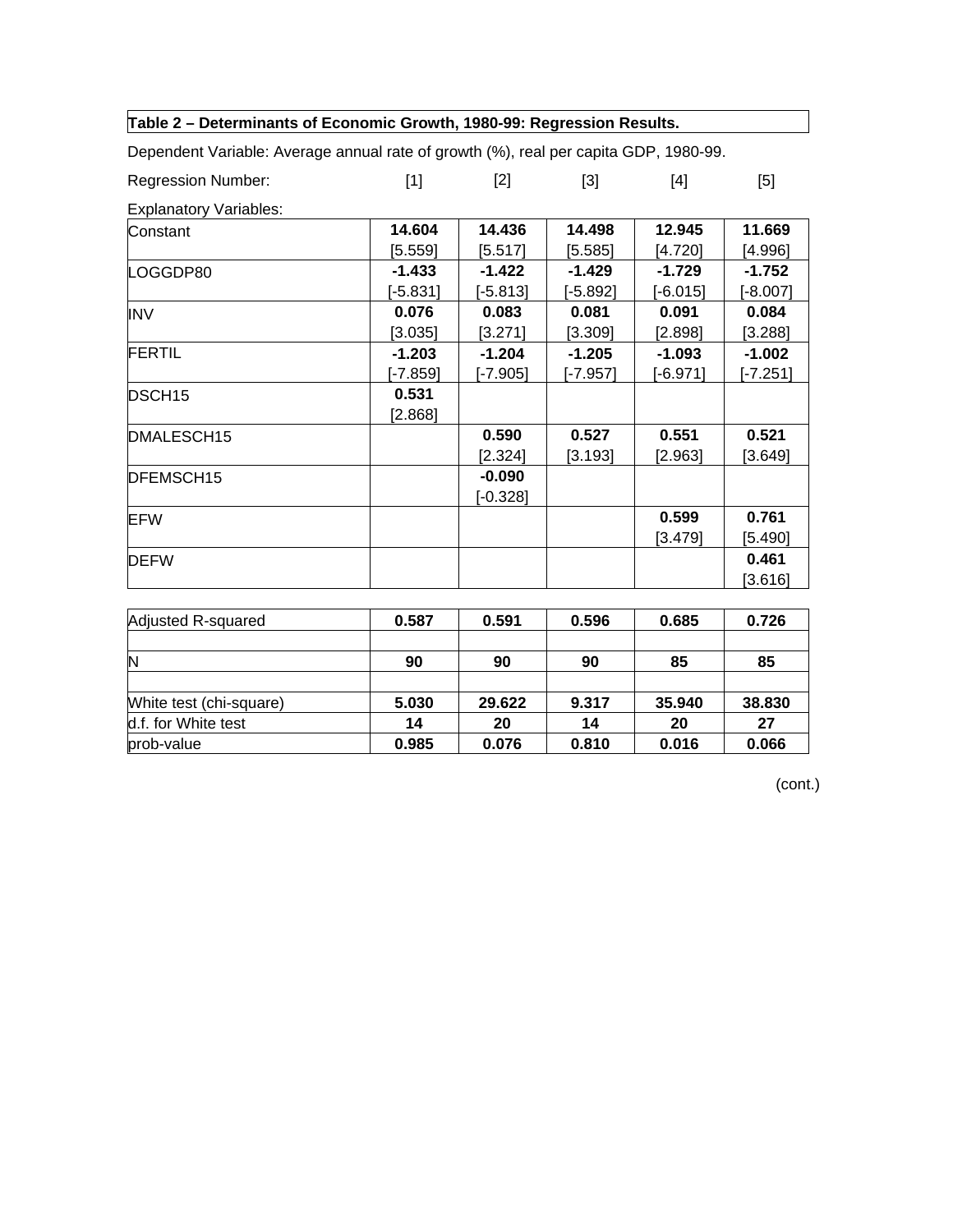| Dependent Variable: Average annual rate of growth (%), real per capita GDP, 1980-99. |            |            |            |            |            |
|--------------------------------------------------------------------------------------|------------|------------|------------|------------|------------|
| <b>Regression Number:</b>                                                            | [6]        | $[7]$      | [8]        | [9]        | $[10]$     |
| <b>Explanatory Variables:</b>                                                        |            |            |            |            |            |
| Constant                                                                             | 4.666      | 1.604      | 12.748     | 13.675     | 15.877     |
|                                                                                      | [1.147]    | [0.408]    | [4.550]    | [6.170]    | [7.923]    |
| LOGGDP80                                                                             | $-0.449$   | $-1.159$   | $-1.970$   | $-1.988$   | $-1.991$   |
|                                                                                      | $[-1.374]$ | $[-3.067]$ | $[-9.056]$ | $[-9.459]$ | $[-9.492]$ |
| <b>INV</b>                                                                           |            |            | 0.088      | 0.089      |            |
|                                                                                      |            |            | [3.551]    | [3.659]    |            |
| <b>INV*EFW</b>                                                                       |            |            |            |            | 0.0157     |
|                                                                                      |            |            |            |            | [3.679]    |
| <b>FERTIL</b>                                                                        |            |            | $-0.913$   | $-0.926$   | $-0.937$   |
|                                                                                      |            |            | [6.524]    | $[-6.951]$ | $[-7.122]$ |
| DSCH <sub>15</sub>                                                                   |            |            |            |            |            |
| DMALESCH15                                                                           |            |            | 0.317      | 0.337      | 0.332      |
|                                                                                      |            |            | [2.198]    | [2.438]    | [2.399]    |
| DFEMSCH15                                                                            |            |            |            |            |            |
| <b>EFW</b>                                                                           |            | 1.245      | 0.811      | 0.797      | 0.424      |
|                                                                                      |            | [7.007]    | [5.826]    | [5.915]    | [2.339]    |
| <b>DEFW</b>                                                                          |            | 0.715      | 0.495      | 0.513      | 0.513      |
|                                                                                      |            | [3.955]    | [3.957]    | [4.277]    | [4.280]    |
| <b>TROPICAR</b>                                                                      | $-2.148$   | $-2.333$   | $-1.219$   | $-1.098$   | $-1.196$   |
|                                                                                      | $[-3.767]$ | $[-4.132]$ | $[-3.351]$ | $[-3.695]$ | $[-4.006]$ |
| POP100KM                                                                             | 2.095      | 1.293      | 0.140      |            |            |
|                                                                                      | [3.768]    | [2.462]    | [0.368]    |            |            |
| LOGDIST                                                                              | $-0.007$   | 0.217      | 0.091      |            |            |
|                                                                                      | $[-0.033]$ | [1.047]    | [0.552]    |            |            |

**Table 2 (cont.)** 

| Adjusted R-squared      | 0.206  | 0.509  | 0.773  | 0.778  | 0.779  |
|-------------------------|--------|--------|--------|--------|--------|
|                         |        |        |        |        |        |
| N                       | 96     | 87     | 80     | 80     | 80     |
|                         |        |        |        |        |        |
| White test (chi-square) | 27.753 | 48.996 | 66.422 | 44.942 | 42.987 |
| d.f. for White test     | 14     | 27     | 54     | 35     | 35     |
| prob-value              | 0.015  | 0.006  | 0.119  | 0.121  | 0.166  |

Note: All of the regressions were estimated by ordinary least squares. Numbers in brackets are *t*values of the estimated coefficients. For regressions 4, 6 and 7 *t*-values were estimated using the White (1980) correction.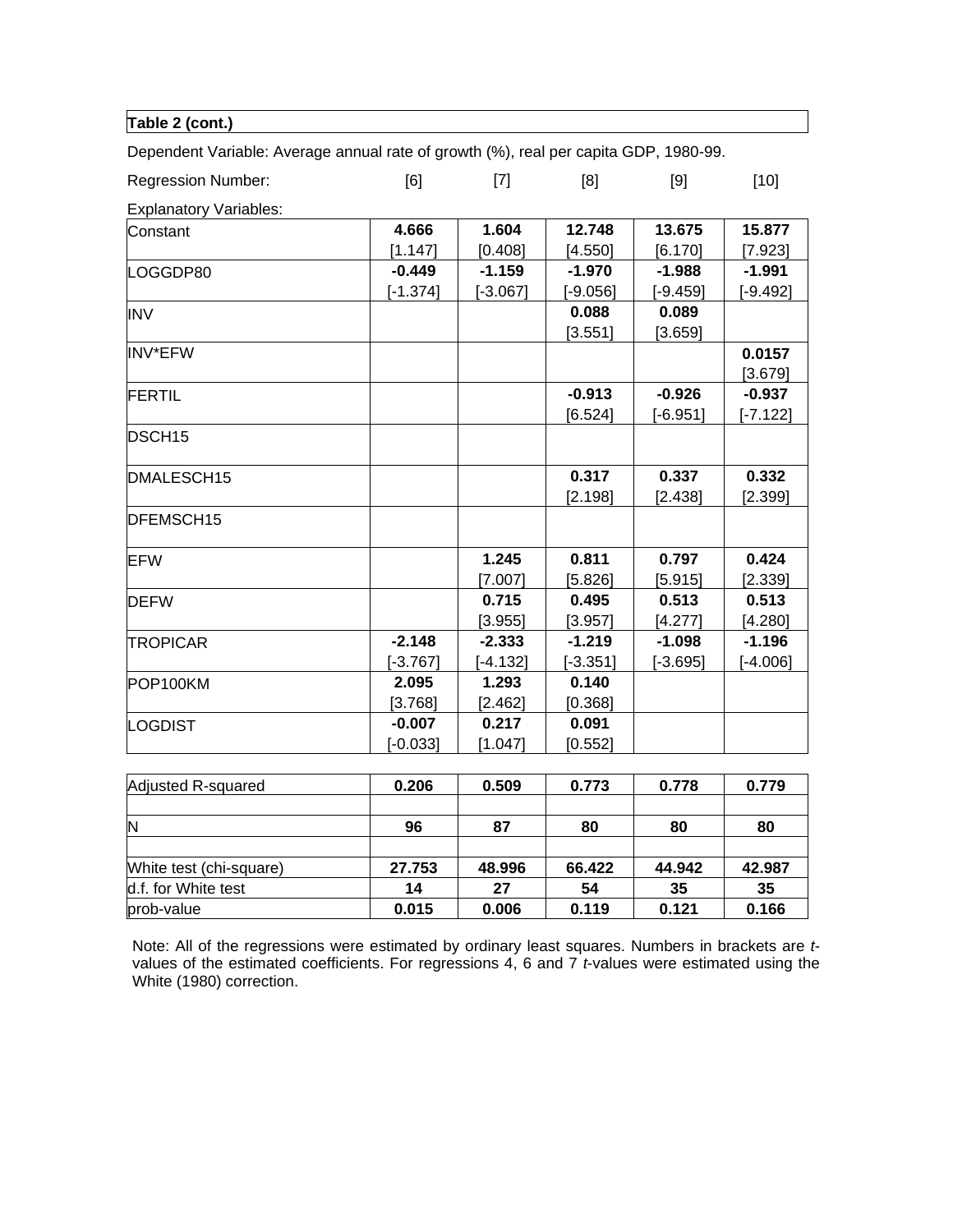(Basic data for this study are contained on an Excel spreadsheet, available upon request to: jhcole@ufm.edu.gt .)

- (a) *Sources* 
	- 1) Economic and population variables: *World Development Indicators*, 2001 (CD-ROM version). This source reports data for 207 countries, though coverage for some of them is rather limited. For this study, the basic sample is restricted to countries for which figures are available on real GDP per capita for the years 1980 and 1999 (thus allowing calculation of a rate of growth of real per capita GDP over that sample period). This sample is reduced further to 106 countries for which full data are available on variables required for Regression 1 and/or Regression 6.
	- 2) Educational Attainment: Barro and Lee (1996, 2001), dataset downloaded from http://www2.cid.harvard.edu/ciddata/barrolee/Appendix.xls.
	- 3) Economic Freedom of the World Index: James Gwartney and Robert Lawson, "Chain-linked Adjusted Summary Index," Madrid Meeting of Economic Freedom Network (Oct 2002). Dataset provided by Prof. Lawson. See Appendix B for the full listing of countries.
	- 4) Geographic variables: Gallup, Sachs and Mellinger (1999), dataset downloaded from http://www2.cid.harvard.edu/ciddata/geodata.csv.
- (b) *Data Definitions*

For each country, an effort has been made to obtain figures for as many of the following variables as possible:

GDP1980 = PPP-adjusted GDP per capita, in international dollars, 1980.

GROWTH8099 = average annual growth rate of real GDP per capita, 1980-99. This is the dependent variable for the econometric analyses.

INV = Investment/GDP ratio (Gross Fixed Capital Formation as % of GDP), average for 1980-99.

FERTIL = Total fertility rate (births per woman), average for 1980-99.

(An effort has been made to compute these averages using all annual values over the full sample period. However, for some countries there are missing data in some years. In every case, the average has been computed using all available annual data over the sample period.)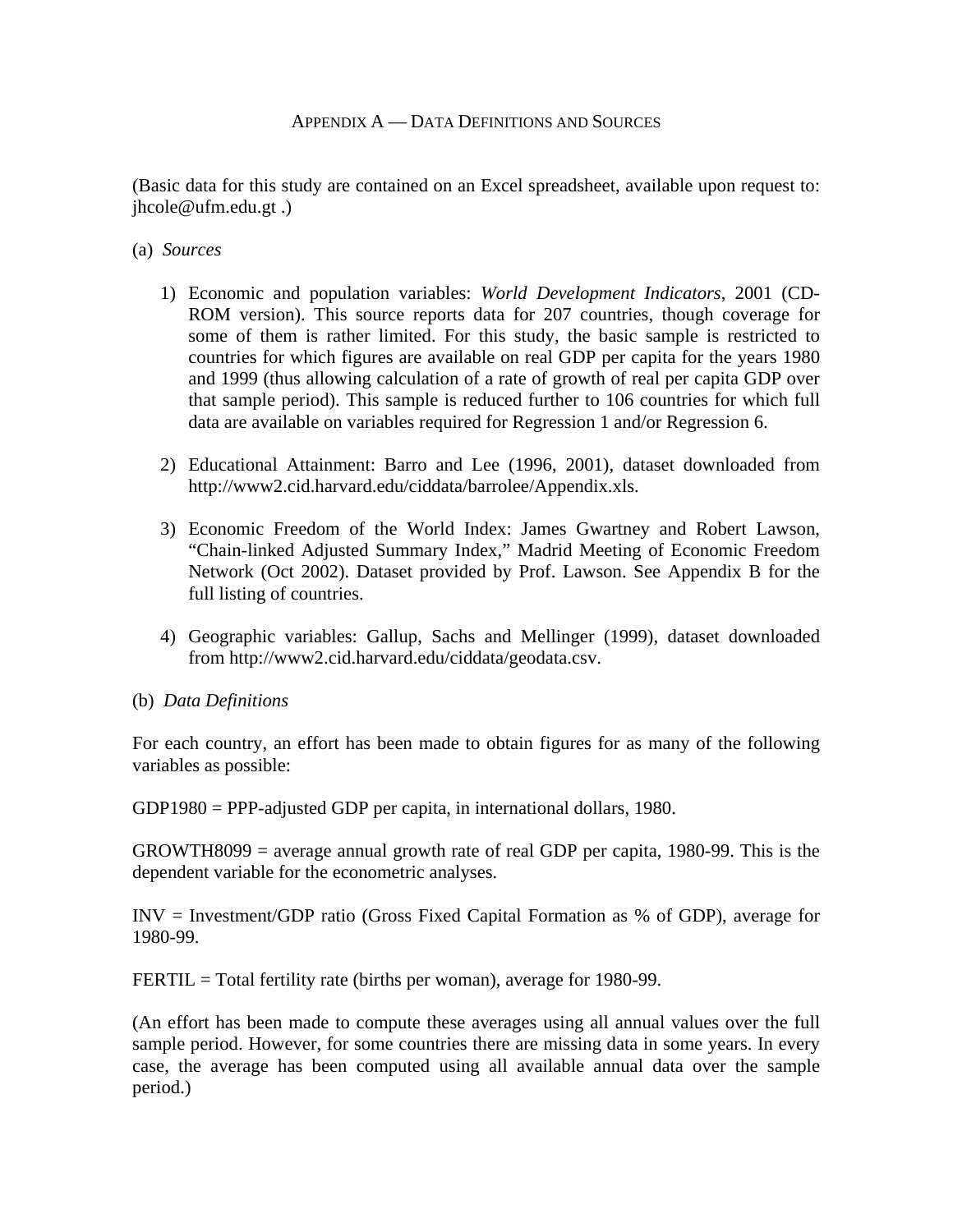POPGROWTH = average annual population growth rate, 1980-99, based on total population figures for 1980 and 1999.

 $SCH15$  = Average years of schooling for the total population aged 15 and over, 1980 and 1995.

FEMSCH15 = Average years of schooling for the female population aged 15 and over, 1980 and 1995.

 $MALESCH15 = Average years of schooling for the male population aged 15 and over,$ 1980 and 1995.<sup>[18](#page-16-0)</sup>

EFW  $[year] = Economic Freedom of the World Index, a number ranging from 1 (low$ freedom) to 10 (high freedom). Chain-linked adjusted summary index, for the years 1980, 1985, 1990, 1995 and 2000.

 $TROPICAR = proportion (0 to 1)$  of the country's territory located in the geographic tropics (defined as areas located between 23.5 degrees of latitude North and 23.5 degrees of latitude South).

 $POP100KM = proportion (0 to 1)$  of the country's population living within 100 kilometers of the sea coast.

 $AIRDIST = minimum Great-Circle (air) distance, in kilometers, from the country to one of$ three core areas of the world economy (defined as NewYork, Rotterdam or Tokyo).

<span id="page-16-0"></span> $18$ Figures on male schooling for 1980 and 1995 were derived from data on total and female schooling using the formula MALESCH =  $2*SCH$  – FEMSCH.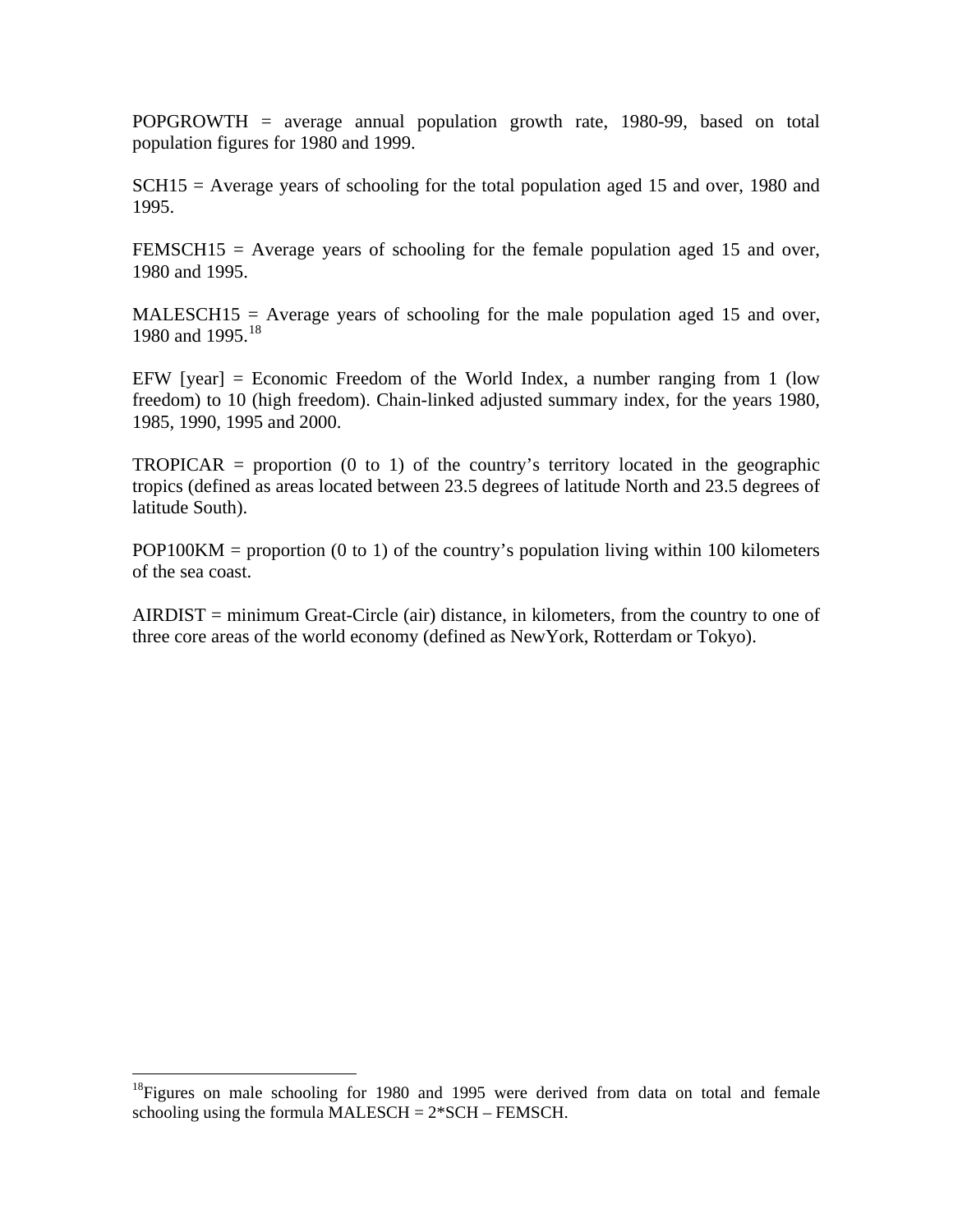The following table lists 123 countries covered by the EFW index as of 2000, ranked according to their value for the index in that year.

| Rank           | Country             | <b>EFW Index</b> | Rank | Country             | <b>EFW Index</b> |
|----------------|---------------------|------------------|------|---------------------|------------------|
|                |                     |                  |      |                     |                  |
| 1              | Hong Kong (*)       | 8.78             | 42   | Botswana (*)        | 6.96             |
| $\overline{c}$ | Singapore (*)       | 8.57             | 43   | Czech Rep.          | 6.84             |
| 3              | United States (*)   | 8.53             | 44   | Peru $(*)$          | 6.82             |
| 4              | United Kingdom      | 8.35             | 45   | Greece (*)          | 6.82             |
| 5              | Switzerland (*)     | 8.21             | 46   | Dominican Rep. (*)  | 6.77             |
| 6              | New Zealand         | 8.20             | 47   | Israel (*)          | 6.74             |
| $\overline{7}$ | Ireland (*)         | 8.13             | 48   | South Africa (*)    | 6.73             |
| 8              | Canada (*)          | 8.10             | 49   | Bolivia (*)         | 6.69             |
| 9              | Netherlands (*)     | 7.98             | 50   | Latvia              | 6.66             |
| 10             | Australia (*)       | 7.98             | 51   | Egypt $(*)$         | 6.66             |
| 11             | Iceland (*)         | 7.70             | 52   | Malaysia (*)        | 6.66             |
| 12             | Luxembourg          | 7.65             | 53   | Uruguay (*)         | 6.65             |
| 13             | Finland (*)         | 7.63             | 54   | Thailand (*)        | 6.64             |
| 14             | Denmark             | 7.61             | 55   | Hungary (*)         | 6.56             |
| 15             | Germany             | 7.61             | 56   | Kenya (*)           | 6.54             |
| 16             | Unit. Arab Em.      | 7.56             | 57   | Nicaragua (*)       | 6.45             |
| 17             | Chile (*)           | 7.49             | 58   | Uganda              | 6.43             |
| 18             | Belgium (*)         | 7.44             | 59   | Malta               | 6.38             |
| 19             | Austria (*)         | 7.42             | 60   | <b>Bahamas</b>      | 6.38             |
| 20             | Sweden (*)          | 7.36             | 61   | Lithuania           | 6.37             |
| 21             | Spain (*)           | 7.31             | 62   | Guatemala (*)       | 6.34             |
| 22             | Mauritius (*)       | 7.31             | 63   | Haiti (*)           | 6.31             |
| 23             | Japan (*)           | 7.30             | 64   | Zambia (*)          | 6.31             |
| 24             | Bahrain             | 7.29             | 65   | Paraguay (*)        | 6.31             |
| 25             | Portugal (*)        | 7.29             | 66   | Honduras (*)        | 6.30             |
| 26             | Panama (*)          | 7.27             | 67   | Namibia             | 6.27             |
| 27             | Oman                | 7.26             | 68   | Belize              | 6.22             |
| 28             | Costa Rica (*)      | 7.25             | 69   | Mexico (*)          | 6.15             |
| 29             | Norway (*)          | 7.24             | 70   | Cyprus (*)          | 6.14             |
| 30             | El Salvador (*)     | 7.20             | 71   | India $(*)$         | 6.11             |
| 31             | Jordan (*)          | 7.20             | 72   | Sri Lanka (*)       | 6.07             |
| 32             | Argentina (*)       | 7.19             | 73   | Tunisia (*)         | 6.06             |
| 33             | Taiwan              | 7.18             | 74   | Guyana (*)          | 6.05             |
| 34             | Trinidad & Tob. (*) | 7.15             | 75   | Fiji (*)            | 6.02             |
| 35             | Philippines (*)     | 7.07             | 76   | Slovenia            | 6.01             |
| 36             | Italy $(*)$         | 7.06             | 77   | Cote d'Ivoire (*)   | 5.98             |
| 37             | Estonia             | 7.03             | 78   | Indonesia (*)       | 5.95             |
| 38             | Jamaica (*)         | 6.99             | 79   | Morocco (*)         | 5.92             |
| 39             | Kuwait              | 6.98             | 80   | Pap. New Guinea (*) | 5.89             |
| 40             | South Korea (*)     | 6.97             | 81   | Slovak Rep.         | 5.89             |
| 41             | France (*)          | 6.97             | 82   | Senegal (*)         | 5.81             |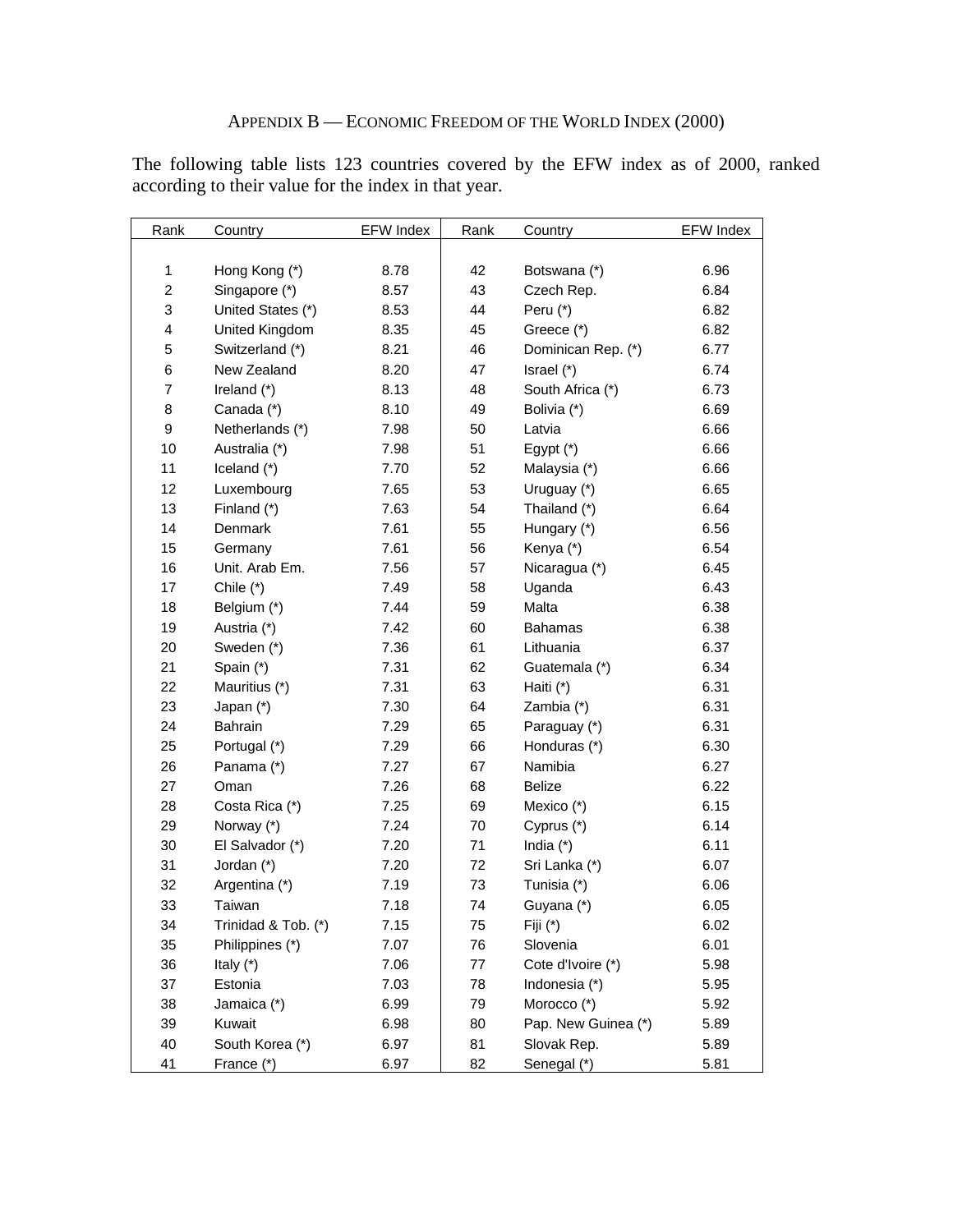| Rank | Country               | <b>EFW Index</b> |
|------|-----------------------|------------------|
|      |                       |                  |
| 83   | Tanzania              | 5.79             |
| 84   | Venezuela (*)         | 5.78             |
| 85   | Poland                | 5.74             |
| 86   | Turkey (*)            | 5.73             |
| 87   | Benin (*)             | 5.66             |
| 88   | Mali (*)              | 5.65             |
| 89   | Nepal (*)             | 5.65             |
| 90   | Ghana (*)             | 5.62             |
| 91   | Brazil (*)            | 5.60             |
| 92   | Barbados (*)          | 5.55             |
| 93   | Colombia (*)          | 5.53             |
| 94   | Niger (*)             | 5.48             |
| 95   | Croatia               | 5.46             |
| 96   | Albania               | 5.46             |
| 97   | Pakistan (*)          | 5.46             |
| 98   | Bangladesh (*)        | 5.45             |
| 99   | Cameroon (*)          | 5.42             |
| 100  | China (*)             | 5.40             |
| 101  | Nigeria (*)           | 5.37             |
| 102  | <b>Bulgaria</b>       | 5.34             |
| 103  | Chad (*)              | 5.32             |
| 104  | Gabon (*)             | 5.27             |
| 105  | Ecuador (*)           | 5.25             |
| 106  | Madagascar (*)        | 5.20             |
| 107  | Sierra Leone (*)      | 5.20             |
| 108  | Burundi (*)           | 5.14             |
| 109  | Iran $(*)$            | 5.08             |
| 110  | Togo $(*)$            | 5.03             |
| 111  | Syria (*)             | 4.96             |
| 112  | Congo, Rep. of (*)    | 4.92             |
| 113  | Central Afr. Rep. (*) | 4.87             |
| 114  | Zimbabwe (*)          | 4.79             |
| 115  | Romania (*)           | 4.74             |
| 116  | Rwanda (*)            | 4.61             |
| 117  | Malawi (*)            | 4.50             |
| 118  | Russia                | 4.49             |
| 119  | Ukraine               | 4.49             |
| 120  | Algeria (*)           | 4.22             |
| 121  | Guinea-Bissau         | 4.10             |
| 122  | Congo, Dem. Rep.      | 3.67             |
| 123  | Myanmar               | 3.37             |

(\*) Included in Regressions 4 and/or 7, and in Figure 1. Not all countries could be included in the analysis, due to data limitations: (1) most Communist and ex-Communist countries (including unified Germany) lack consistent national accounts data for the full sample period, (2) some countries lacked data for the schooling and/or geographic variables, (3) national accounts data were not available for Taiwan from standard official sources. Regressions 1 and/or 6 also include 11 countries not covered by the EFW (Burkina Faso, Dominica, Gambia, Lesotho, Mauritania, Mozambique, Saudi Arabia, St. Kitts/Nevis, St. Lucia, St. Vincent/Grenadines and Swaziland) and 3 countries which do not have EFW values for the full sample period (Latvia, Guinea-Bissau and Namibia).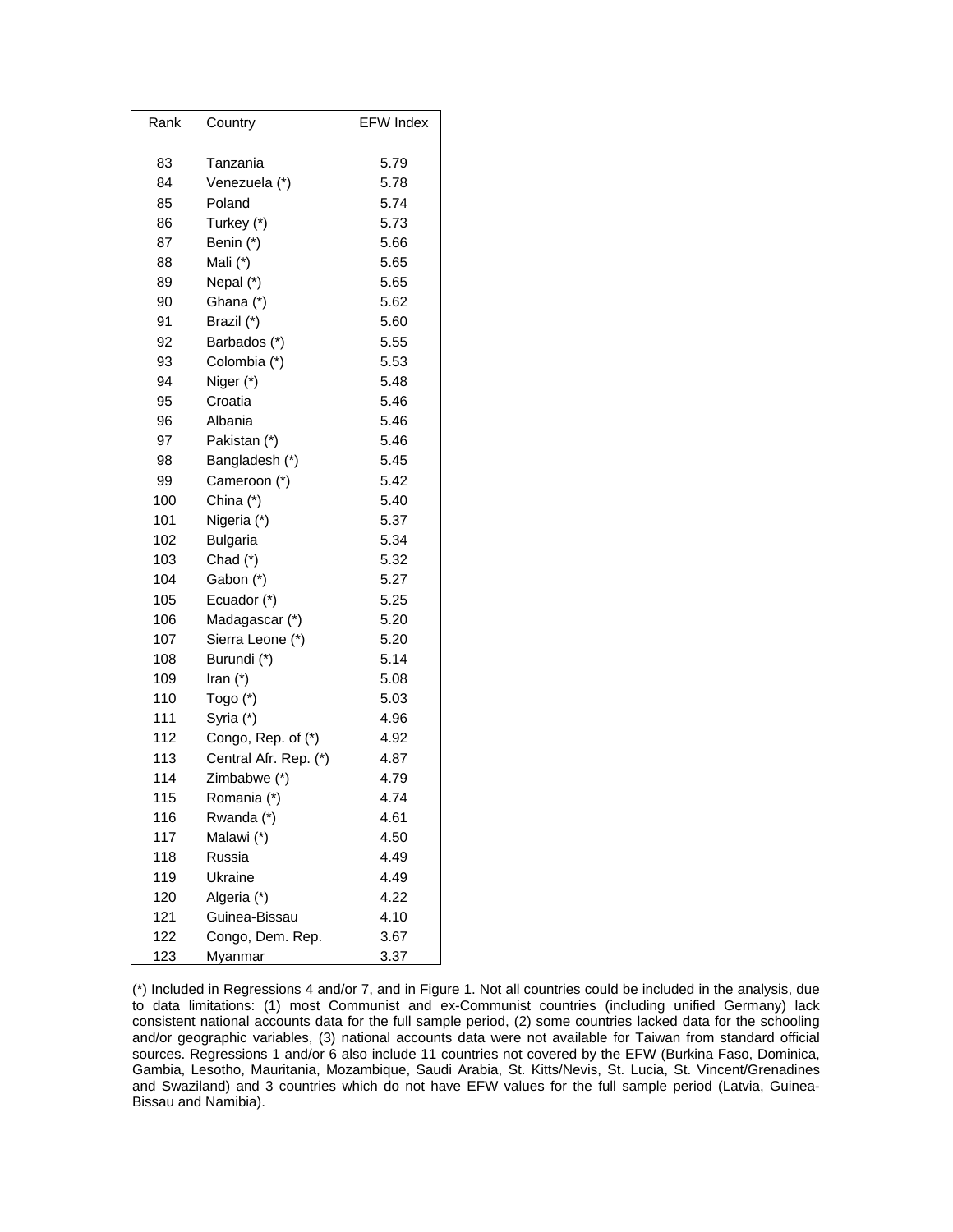### **REFERENCES**

- Ainsworth, M., Beegle, K. and Nyamete, A. (1996), "The Impact of Women's Schooling on Fertility and Contraceptive Use: A Study of Fourteen Sub-Saharan African Countries," *World Bank Economic Review*, **10**: 85-122.
- Barro, R. J. (1994), *Economic Growth and Convergence*, Occasional Papers No. 46. San Francisco, International Center for Economic Growth.
- ——— (2001), "Human Capital and Growth," *American Economic Review*, **91**: 12-17.
- Barro, R. J. and Lee, J.-W. (1994), "Losers and Winners in Economic Growth," in *Annual Conference on Development Economics 1993*, pp. 267-97. Washington, World Bank.

——— (1996), "International Measures of Schooling Years and School Quality," *American Economic Review*, **86**: 218-23.

- ——— (2001), "International Data on Educational Attainment: Updates and Implications," *Oxford Economic Papers*, **53**: 541-63.
- Barro, R. J. and Sala-i-Martin, X. (1992), "Convergence," *Journal of Political Economy*, **100**: 223-51.
- Castro Martín, T. and Juárez, F. (1995), "The Impact of Women's Education on Fertility in Latin America: Searching for Explanations," *International Family Planning Perspectives*, **21**: 52-57.
- Coale, A. J. (1983), "Recent Trends in Fertility in Less Developed Countries," *Science*, **221**: 828-32.
- Crenshaw, E. M., Ameen, A. Z. and Christenson, M. (1997), "Population Dynamics and Economic Development: Age-Specific Population Growth Rates and Economic Growth in Developing Countries, 1965 to 1990," *American Sociological Review*, **62**: 974-84.
- Dawson, J. W. (1998), "Institutions, Investment and Growth: New Cross-Country and Panel Data Evidence," *Economic Inquiry*, **36**: 603-19.
- Easton, S. T. and Walker, M. A., eds. (1992), *Rating Global Economic Freedom.* Vancouver, Fraser Institute.
- ——— (1997), "Income, Growth, and Economic Freedom," *American Economic Review*, **87**: 328-32.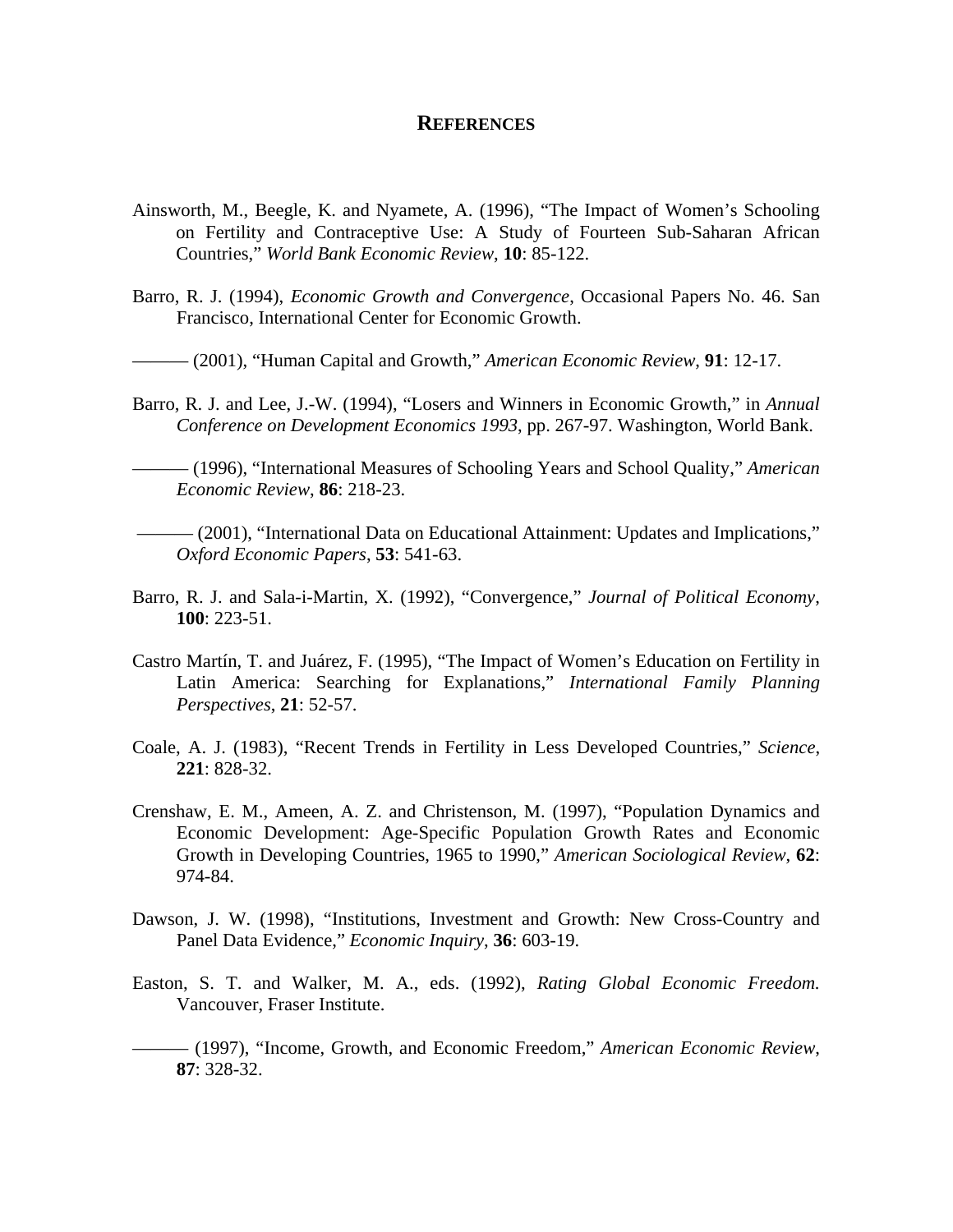- Ericson, R. E. (1990), *The Soviet Union, 1979-1990*. Country Studies No. 7. San Francisco, International Center for Economic Growth.
- Gallup, J. L., Sachs, J. D. and Mellinger, A. D. (1999), "Geography and Economic Development," in *Annual World Bank Conference on Development Economics 1998*, pp. 127-70. Washington, World Bank.
- Gwartney, J. D., Block, W. E. and Lawson, R. A. (1996), *Economic Freedom of the World: 1975-1995.* Vancouver, Fraser Institute.
- Gwartney, J. D. and Lawson, R. A. (2002), *Economic Freedom of the World—2002 Annual Report*, Vancouver, Fraser Institute.
- ——— (2003), "The Concept and Measurement of Economic Freedom," *European Journal of Political Economy*, **19**: 405-30.
- ——— (2004), "What Have We Learned from the Measurement of Economic Freedom?", in *The Legacy of Milton and Rose Friedman's "Free to Choose": Economic Liberalism at the Turn of the 21st Century*, pp. 217-38. Dallas, Texas: Federal Reserve Bank of Dallas.
- Hirschman, C. and Guest, P. (1990), "The Emerging Demographic Transitions of Southeast Asia," *Population and Development Review*, 16: 121-52.
- Jain, A. K. (1981), "The Effect of Female Education on Fertility: A Simple Explanation," *Demography*, **18**: 577-95
- Kelley, A. C. (1988), "Economic Consequences of Population Change in the Third World," *Journal of Economic Literature*, **26**: 1685-1728.
- Knight, M., Loayza, N. and Villanueva, D. (1993), "Testing the Neoclassical Theory of Economic Growth," *IMF Staff Papers*, **40**: 512-41.
- Knodel, J., Havanon, N. and Sittitrai, W. (1990), "Family Size and the Education of Children in the Context of Rapid Fertility Decline," *Population and Development Review*, **16**: 31-62.
- Lau, L. J., ed. (1990), *Models of Development: A Comparative Study of Economic Growth in South Korea and Taiwan*. San Francisco, International Center for Economic Growth.
- Leamer, E. (1975), "A Result on the Sign of Restricted Least-Squares Estimates," *Journal of Econometrics*, **3**: 387-90.
- Mankiw, N. G., Romer, D. and Weil, D. N. (1992), "A Contribution to the Empirics of Economic Growth," *Quarterly Journal of Economics*, **107**: 407-37.